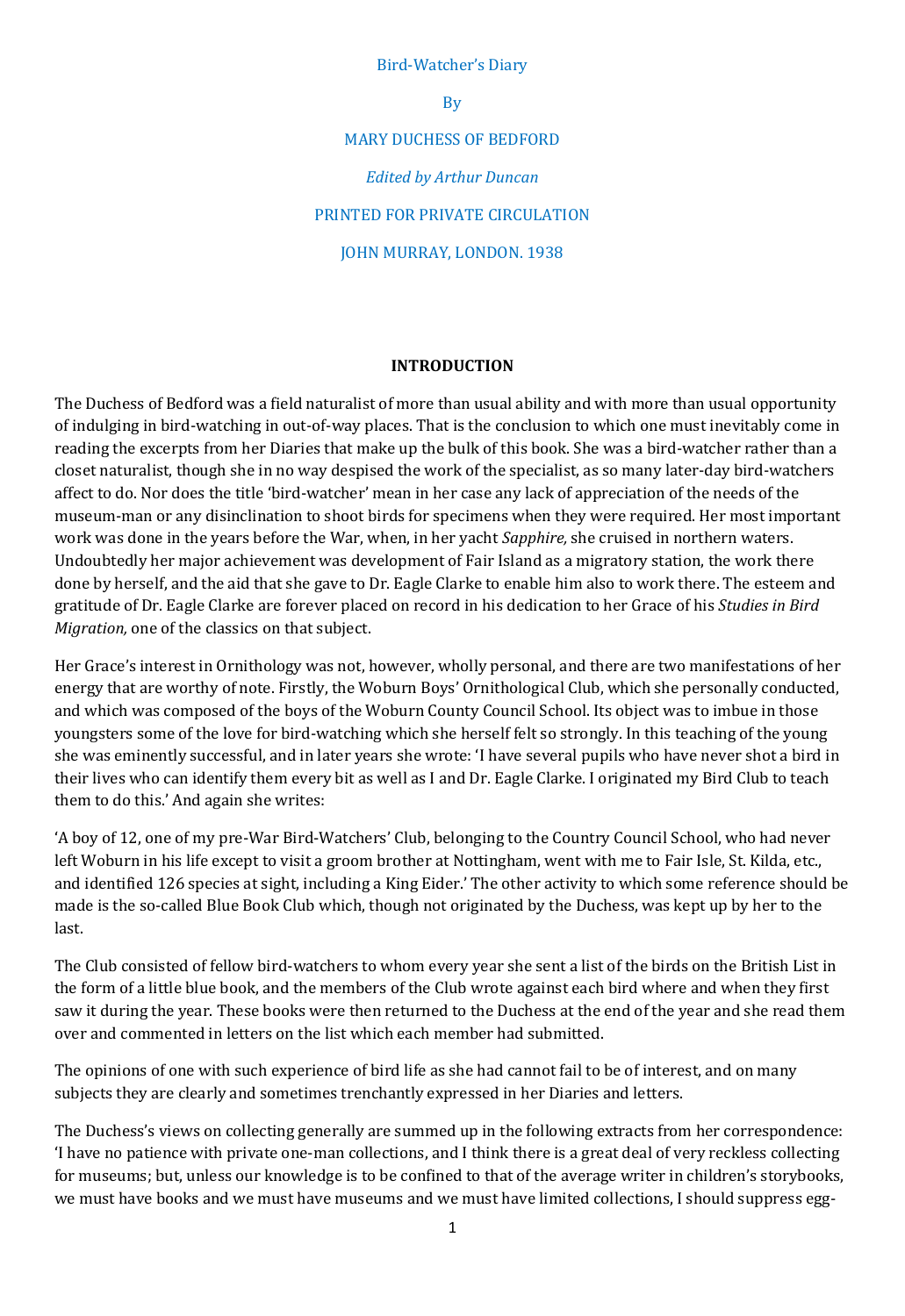collecting altogether. The greatest expert in that line cannot identify an egg unless you tell him exactly where it came from. I have never had to apply to an egg collection to teach me anything about birds. Far more harm is done by collecting eggs than by shooting rare birds. If the one were entirely stopped, the other would not matter, except where egg-collecting had made the birds extremely rare.'

Stressing the value of local collections of well-mounted birds for the purposes of education, she writes: 'Personally, I should like to see Scolt Head in charge of an entirely reliable naturalist who would collect one male and one female specimen of every bird that arrived there, and no duplicates, the said birds to be deposited in a local museum for the general public to learn to identify what they saw. I do not believe in many of the identifications of watchers who may not shoot; and the birds that come to Scolt Head will never breed there. Of course, the protection of those that do is another matter, which should receive attention as well, but the real interest of Scolt Head is - what does occur there?

'Fair Isle was ruined by shooting everything for a museum, even though any number of specimens had already been recorded.'

Of private collections she writes further: 'I think individual collections should be discouraged .... Have you seen Mr. Whitaker's collection of pied and white birds? I believe it is a very good one, and I have even contributed to it. I regard this as interesting and entirely harmless.'

With her long and varied experience of identifying birds in the field, it is noteworthy how she always insists on the need for accuracy in making certain of the identity of each bird each time and how chary she is of accepting sight-identification of certain birds. Thus she says: 'It amazes me how first-class naturalists affect to identify some birds at sight, and I have proved them wrong to their own dissatisfaction. The Arctic and Common Tern are birds that they frequently mix up. I have seen one look so grey underneath that one could swear it was the other. Nothing is a certain guide but the bill, and that is most difficult to see, even if they are hovering over one's head. I once remarked to Dr. Eagle Clarke that it was difficult to tell my pupils how to know a Shag from a Cormorant, not in breeding plumage, and out at sea. He scoffed at the idea, and gave me the usual answer that there could be no difficulty, owing to size and colour. A few hours after, one of them flew by, and I asked him quickly which it was. He had forgotten the morning's conversation, and at first hesitated. Then he called it a Shag and then a Cormorant, and when it was quite out of sight said, "Yes, of course, there is no doubt at all it was a Cormorant!" '

The skill of the Duchess of Bedford as a naturalist was universally acknowledged. She was one of the first women admitted to the Linnean Society. In 1909, when the British Ornithological Union first decided to admit women to its membership as honorary members, if they had special qualifications, the Duchess of Bedford was one of the chosen five deemed to have such signal qualifications as to entitle her to be amongst the first to be elected honorary lady members of the world's premier Ornithological Society. But, when all this has been said, the two factors that weighed most with the Duchess of Bedford as a naturalist were the charm of birds and the love of solitary places. Although in later years devotion to other interests and other duties prevented her from pursuing her favourite hobby, the urge was still there, and in a letter, written not long before her death, she says: 'I want a real rest and fresh air and the birds and loneliness.'

## **FAIR ISLE - PART I**

*Fair Isle is without doubt the most famous station for observing bird migration in the British Isles. This island was selected in 1905 by Dr. Eagle Clarke as a likely place on which to observe the seasonal ebb and flow of bird life. How amply his wildest dreams were fulfilled is now common knowledge. No fewer than 240 forms out of the total British Avifauna of 490 have been recorded from Fair Isle - a barren, treeless island of about 3 square miles.* 

*With Dr. Eagle Clarke's pioneer work on Fair Isle the Duchess of Bedford was closely associated, visiting the island nine times between 1909 and 1914 ; and also taking Dr. Eagle Clarke thither in the* Sapphire *on other occasions. She also assisted towards the establishing of the Stouts - George and Stewart - and of Jerome Wilson as bird recorders on Fair Isle. The pioneer work of Dr. Eagle Clarke has been carried on by other ornithologists, notably by*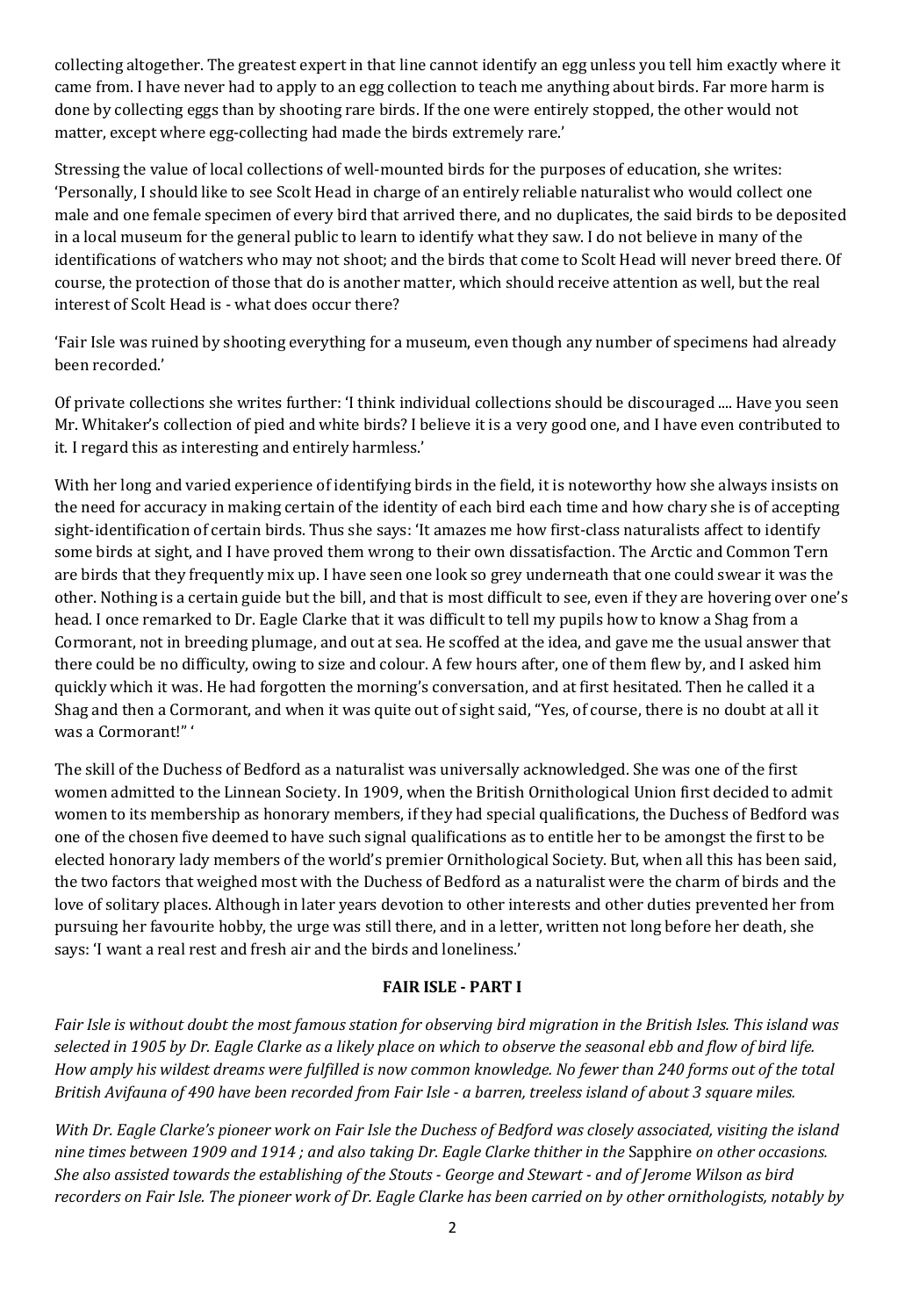*the late Admiral Stenhouse, and many secrets will yet be wrung from the barren rocks of Fair Isle, but never can the sensational results of the early period of 1905 be surpassed.* 

*On her first visit, the Duchess of Bedford stayed at the Skadan Lighthouse, on the southern end of the island. After this first visit, she rented Ortolan Cottage, and paid eight more visits to Fair Isle before the War - visits lasting from two to six weeks. Five of the visits were during the spring migration, and four during the autumn. It was during these visits that the Duchess did her most important ornithological work.* 

*From among the great amount of interesting data it is hard to single out any particular day* or *item, but perhaps May 14th, 1910*, *stands out most vividly, a day when she saw* inter alia *3 Red-spotted and 1 White-spotted Bluethroats, 2 Ortolans, and a Hoopoe!* 

#### **1909**

*April 29th, 1909*. Left Invergordon at 7.30 p.m. for Fair Isle, which place we reached after a tempestuous passage at 7.45 a.m.

It is a very picturesque island, with steep crags and wonderful caves and arches. Now and then, as one walks round the island, one comes across a great cavern where the sea rushes in below. There are about 100 inhabitants. They are extremely poor and apparently have barely enough to live upon. Many of their huts of the usual wretched type that one meets with in the Outer Hebrides, but there is amongst them a good sprinkling of stone houses. They do very little fishing, as they have no means of sending fish away and therefore only catch enough for their own needs. Post arrives once a fortnight, weather permitting. If weather does not permit, it apparently waits another fortnight, as the mail steamer simply 'passes by on the other side.' As soon as I went near the cottages, an inhabitant emerged from each with a bundle of knitted goods of wondrous colours and patterns; the patterns are said to be of Spanish origin. One of the Armada ships was wrecked here in 1588. Apparently not a tree or bush grows upon the whole island, and when we arrived this morning it was covered with snow. In spite of snow showers and a gale from the north-north-east I managed to see a few interesting birds, notably two White Wagtails.

Mr. and Mrs. Wallace, of the Skadan Lighthouse, having very kindly placed some rooms at my disposal, and it being very doubtful whether the yacht would be able to stay at her anchorage, Billingham and I took up our abode in the Lighthouse after dinner. Mr. Sewell caught a halibut on rod and line today which weighed 140 lb.

The following birds were seen by me to-day and other dates as noted:

Raven. May 1st, and, 4th, 6th. Hooded Crow. Also May 1st, 2nd, 3rd, 4th, 5th, 6th, 7th. 8th. Rook. Also May 1st, 2nd, 3rd, 4th, 5th, 6th, 7th, 8th. Starling. Also May 1st, 2nd, 3rd, 4th, 5th, 6th, 7th, 8th. Twite. Very abundant. Also May 1st, 2nd, 3rd, 4th, 5th, 6th, 7th, 8th. Brambling. Also May 5th, 6th, 8th. House Sparrow. A good many round the cottages. Also May 1st, 2nd, 3rd, 4th, 5th, 6th, 7th, 8th. Tree Sparrow. A small flock. They are said to nest here. Also May 2nd, 3rd, 4th, 5th, 6th, 8th. Reed Bunting. One male bird. Also May 1st. Snow Bunting. Skylark. Also May 1st, 2nd, 3rd, 4th, 5th, 6th, 7th, 8th. Meadow Pipit. Also May 2nd, 3rd, 4th, 5th, 6th, 7th, 8th. Rock Pipit. Very abundant. Also May 1st, 2nd, 3rd, 4th, 5th, 6th, 7th, 8th. White Wagtail. Two male birds. Also May 1st, 3rd, 4th, 5th, 6th, 7th, 8th. Willow Wren. Also May 2nd, 4th, 6th. Fieldfare. Also May 4th, 7th. Ring Ouzel. Also May 2nd. Blackbird. Also May 1st, 8th.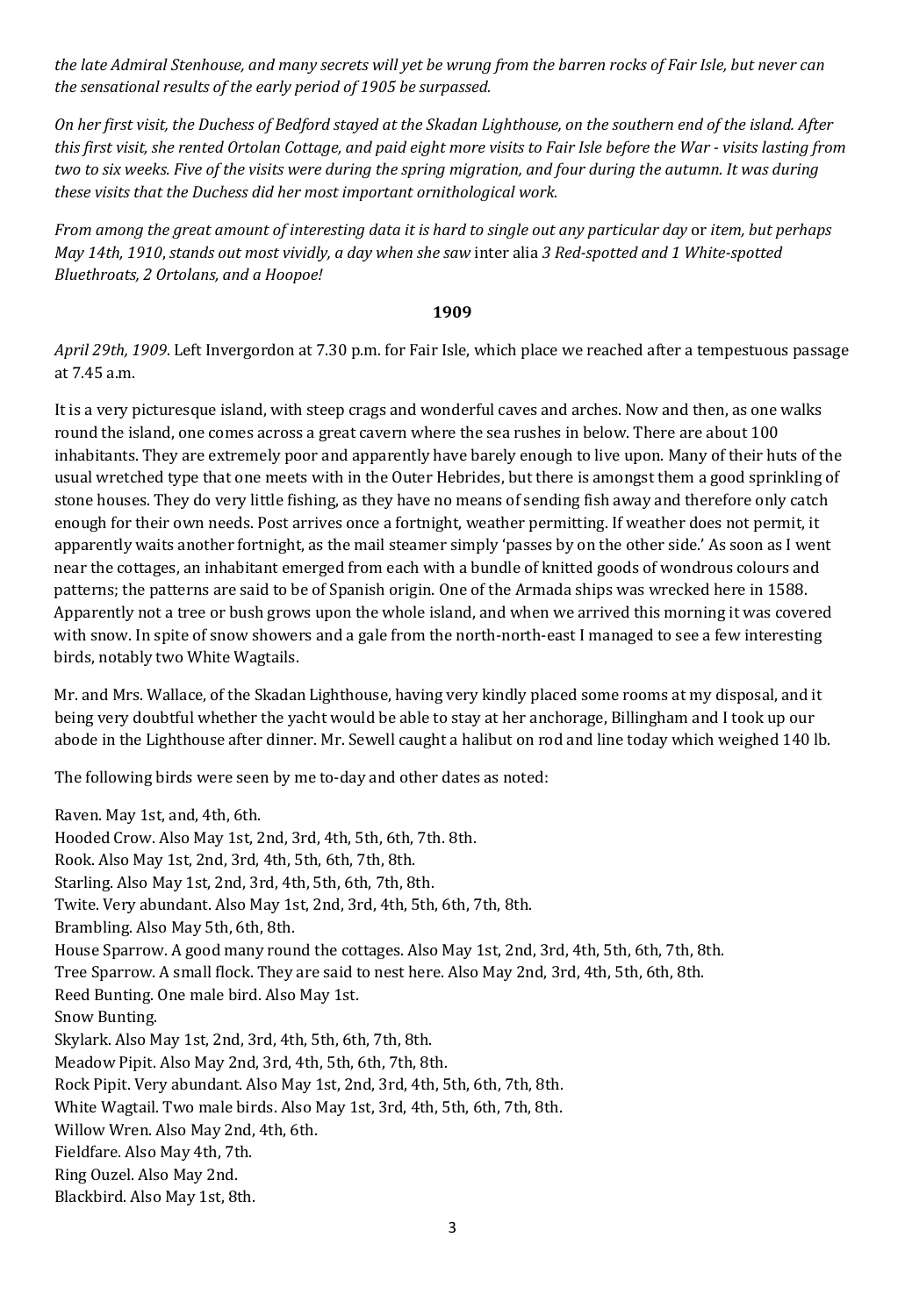Wheatear. Also May 1st, 2nd, 3rd, 5th, 6th, 7th, 8th. Redstart. Also May 4th. Hedge Sparrow. Also May 1st, 2nd, 3rd, 5th, 7th. Wren. Also May 4th. Peregrine. Also May 2nd, 5th, 7th, 8th. Scaup. One female. Also May 1st, 2nd, 3rd, 4th, 5th, 8th. Same bird. Eider Duck. Abundant. Also May 1st, 2nd, 3rd, 4th, 5th, 6th, 7th, 8th. Shag. Also May 1st, 2nd, 3rd, 4th, 5th, 6th, 7th, 8th. Gannet. May 2nd. Fulmar. Also May 4th, 5th. Woodpigeon. Two. Also May 5th, 6th, 7th, 8th. Oyster-Catcher. Also May 1st, 2nd, 3rd, 4th, 5th, 8th. Purple Sandpiper. Also May 1st, 3rd, 4th, 5th, 6th. Redshank. Also May 3rd. Herring Gull. Very abundant. Also May 1st, and, 3rd, 4th, 5th, 6th, 7th, 8th. Great Black-backed Gull. Also May 1st, 2nd, 3rd, 4th, 5th, 6th, 7th, 8th. Kittiwake. Very abundant. Also May 2nd, 6th, 7th, 8th. Black Guillemot. Also May 1st, 2nd, 3rd, 4th, 5th, 6th, 7th, 8th. Puffins. Also May 1st, 2nd, 3rd, 4th, 5th, 6th, 7th, 8th.

*May* 3rd. - To-day I saw a Robin. 4 White Wagtails, and 12 Purple Sandpipers. The Puffins are arriving in thousands. When first we arrived, there were hardly any about the cliffs.

The yacht has had to leave as the wind has changed to the south and is blowing into the anchorage so for the present *nolens volens* I must remain where I am.

*May 4th.* 1909. - The wind has gone to the south-east, and the weather being much milder there has been a great arrival of migrants, etc. Where there were 10 Puffins when we first landed on April 30th. I think I might safely say there are a thousand to-day. The cliffs are literally smothered with them.

I began the day well by seeing a Whimbrel before breakfast just outside the Lighthouse. After breakfast. I started on my rounds again, and noted an increase amongst the White Wagtails, meeting with 6 of them in the first hour. They are the only species of Wagtail I have seen here. On the rocks in the harbour I counted 15 Purple Sandpipers. In the Reevas, I saw a Wren, a Redstart, and a common Whitethroat. Walking round the crofts I was lucky enough to see an Ortolan Bunting which Mr. Eagle Clarke shot, a fine adult male. Shortly after I saw a Great Skua flying over the island. In the afternoon I walked up to the Skroo Lighthouse to have tea with Mr. Eagle Clarke. The cliffs at that end of the island are extremely grand, and I do not remember ever having seen a finer bit of coast scenery.

The following birds were seen to-day in addition to those already seen on the island:

About 14 Whimbrel. Also May 5th, 6th, 7th, 8th. Two Swallows. Also May 5th, 7th. Lesser Black-backed Gulls. Also May 5th, 8th. Ortolan Bunting. Common Whitethroat. Also May 5th, 6th, 7th, 8th. Three Snipe. Also May 6th. Great Skua.

*May 5th,* 1909. - A freshly killed Wood Wren was picked up near the Lighthouse this morning. The only new birds for my list are the Goldcrest and Chaffinch, which was also seen on May 6th.

I again saw 2 Woodpigeons, a good many Whimbrel, which was extremely tame, several small parties of Purple Sandpipers, 5 Bramblings, 1 Common Whitethroat, the Goldcrest, and 2 very dark cock Chaffinches. There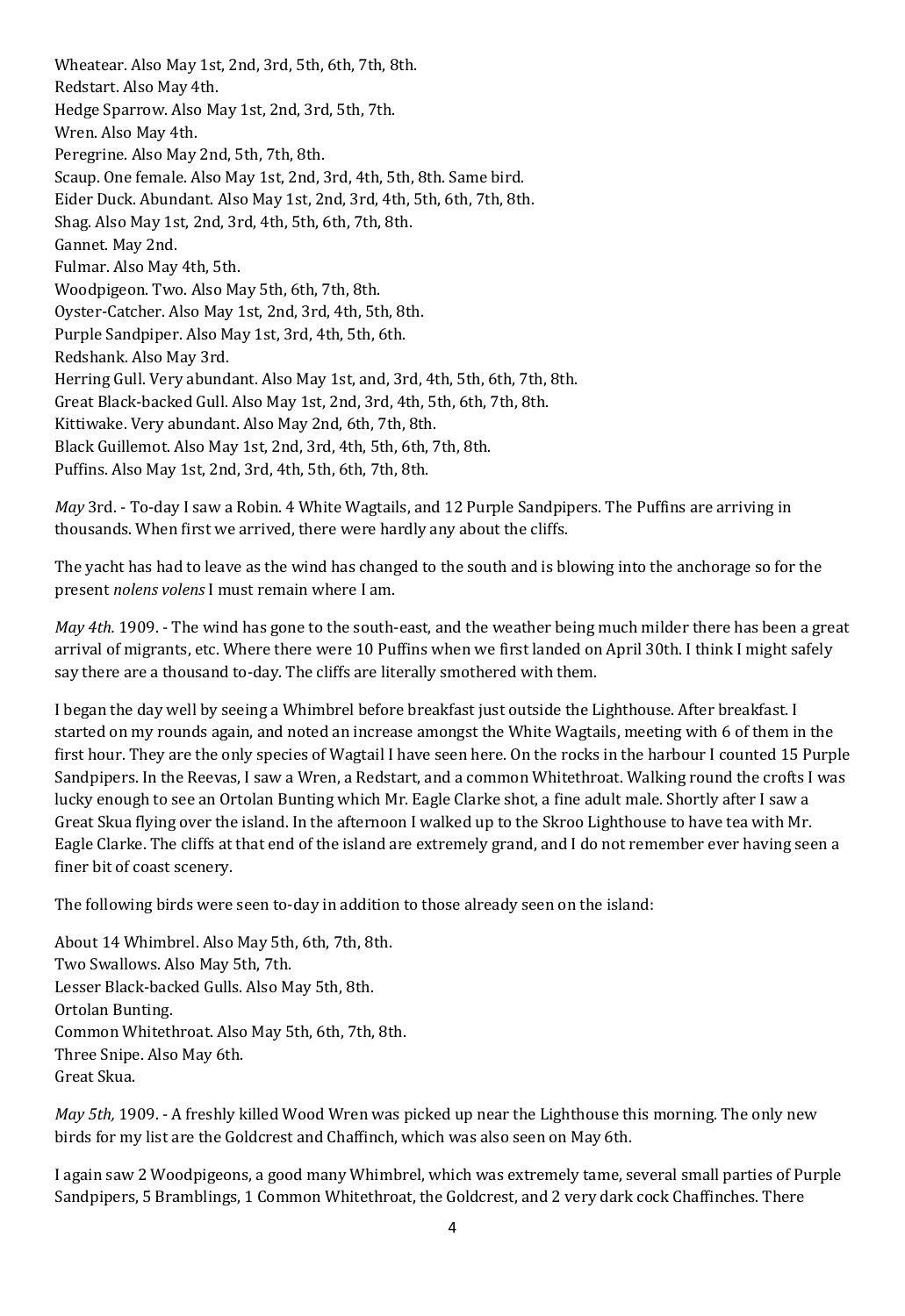seems to have been an arrival of female While Wagtails; for several days I have seen nothing but males. To-day the males have gone and I have seen 7 females. The heads of the females are grey like the back. The thousands of Puffins which I thought had come to stay and breed have departed, and where yesterday the cliffs were swarming with them, to-day there is not a bird to be seen. A great number of the Wheatear seem to have left also, and the diminution in the number of birds in general is very striking. I am sure that many of the Twites have gone also.

*May 6th,* 1909. - Whinchat. Also May 7th.

Landrail.

Razorbill. Also May 8th.

Mr. Eagle Clarke shot the very dark Chaffinch which I yesterday. It appears to be a case of melanism. I saw the Whinchat, a Willow Wren, Woodpigeon, and White Wagtails very soon after starting out on my rounds, and thought we were going to have a great day, but beyond the Landrail I saw no other fresh migrants. Rooks, Bramblings, Whitethroats, Purple Sandpiper, and Whimbrel were seen again.

The inhabitants will not kill their sheep here in the spring, as they are too lean to eat, so they exist on imported bacon. The Jubilee Nurse told me that she lived on eggs and milk.

# *May 7th, 1909*. – Saw 2 Lapwings.

*May 8th, 1909*. - A House Martin and a Wryneck were the only fresh migrants I saw; but in addition to them, the following were seen by Mr. Eagle Clarke and Stewart Stout during our visit: Hawfinch, Lapland Bunting, Pied Flycatcher, Chiffchaff, Lesser Whitethroat, and Swift. All these birds were seen on an island where there is not a tree or bush of any kind; in fact, at the time of our visit, there was nothing growing that was six inches in height. Most of the migrants were observed on the stone walls, fences, or on the face of the cliffs.

The women seem to do a great deal more work than the men, who stroll about most of the day with their hands in their pockets. They are always on the lookout for 'driftwood,' which they pile up on their crofts but apparently never use. The habit is said to have descended to them from their 'wrecking' forefathers. There was great opposition on the island to the building of the two lighthouses. The inhabitants are shy but friendly. They are very primitive in their habits and dispense with knives, forks, and plates at meals. They have a pot in common containing their bacon or fish and potatoes. Each one helps himself to bacon in one hand and potato in the other. They are a very red-haired race, and many of the women are very good-looking.

When first I arrived there emerged from every house I approached an inmate with a bundle of knitted hosiery, jerseys, etc., which I was requested to buy. They were not, however, persistent beggars, and on my explaining to the first few who came that I would assist them in paying for their 'Queen's Nurse' instead of buying something from each one, the proceeding immediately ceased. On my return to the island in the autumn, not a soul asked me to buy anything. They are mostly very poor, and I was told had great difficulty in collecting the money for the Nurse. She is, however, invaluable to them, as there is no doctor on the island, and it costs £20 to import one for a single visit.

The ploughing is done by oxen.

In the evening we left for Rousay Sound, Orkney.

*September 20th,* 1909. - I left Cairnsmore (i.e. Newton Stewart) at 10.40 p.m. for Aviemore *en route* for Fair Isle. The dangers in that island in the shape of oxen, Shetland ponies, ferocious collies, and rabbits living on the edges of the cliffs, being too great to risk for 'Che Foo,' he was for the first time left behind and 'Marquis' my retriever, taken in his stead.

I arrived at Aviemore at 7.30 a.m., after such a shaking as I have seldom been treated to in the train. It did not, however, equal what we got the following night on the yacht. At 5 a.m. I was wanted by the Captain on the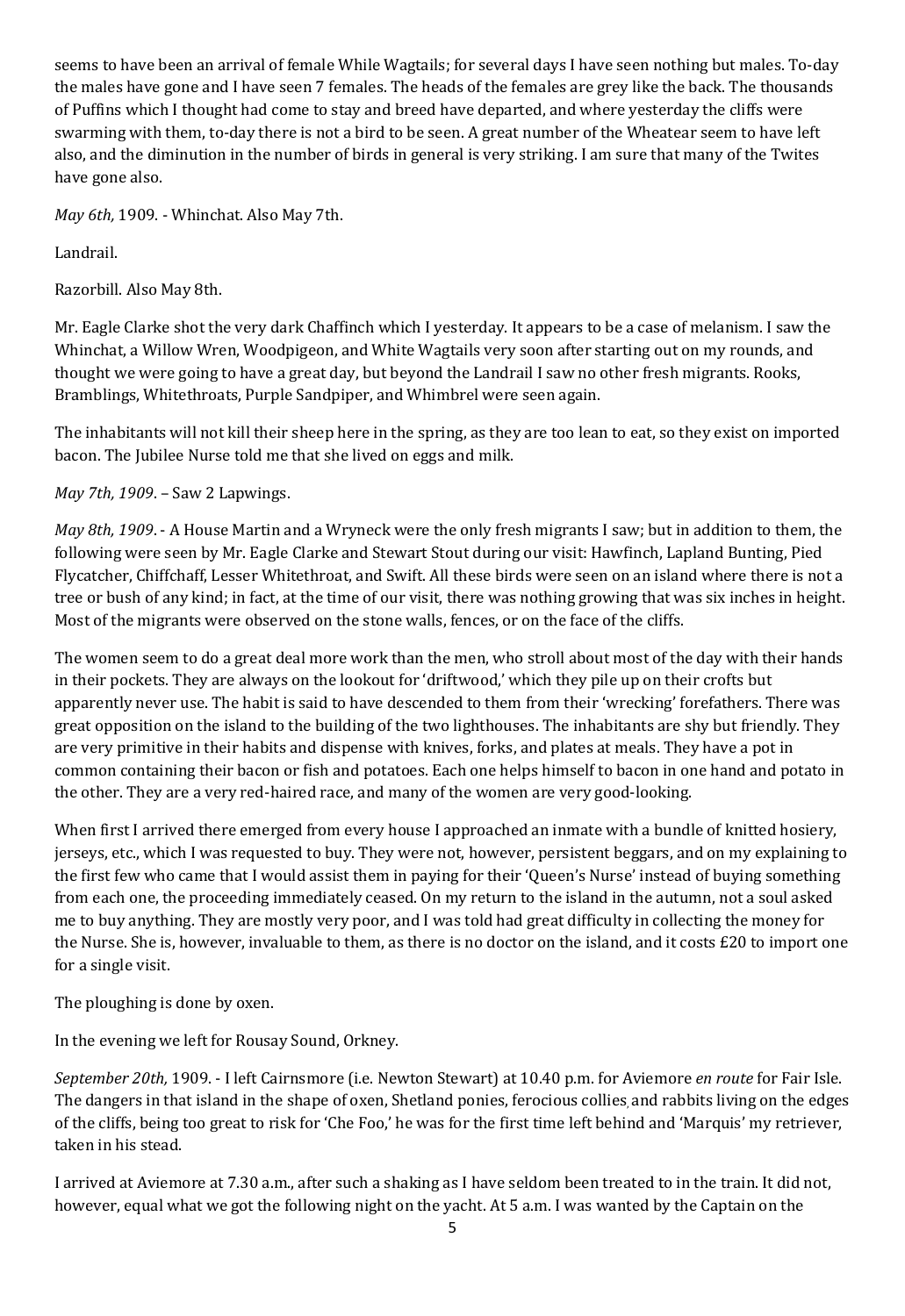telephone to know what he was to do, as we could not land on Fair Isle. At about 7 a.m. he called me up again to have a look at it as we passed, and the prospect was truly forbidding. Compelled to go on to Lerwick, we arrived about 11.45 a.m. Though some of the streets are quaint and narrow. I was surprised to find what a very superior town it was to Kirkwall and Stornoway. I have never seen such fine public buildings or anything approaching them in a town of me same size. There were also many villa residences of a superior order. During my enforced stay there of a day and a half, I saw nothing of any interest in the way of birds.

On Friday, the 24th, I landed on Fair Isle, and took possession of the little cottage I have rented at me moderate rental of £2 per annum! The said cottage has three rooms and an outhouse, in which me coals, stores, and 'Marquis' (at night) are stored. I have set up a small tent in addition as a larder.

The accommodation being limited and the 'ways' of the inhabitants of Fair Isle not being our ways, Billingham and I go shares in the housework, and I begin me day by cleaning the grate at 6.45 a.m. and go through the programme of floor-scrubbing, dusting, bedmaking, etc., before breakfast. After breakfast I clean my boots, chop firewood (i.e. box lids), and perform sundry other duties before my morning's bird-watching. At this time of the year most of the birds are in the potatoes and turnips, and accordingly we tramp these crops till lunchtime. The only very rare bird I have seen alive myself is the Yellow-browed Warbler, but the Great Snipe, Lapp Bunting, Rustic Bunting, and Ortolan Bunting have been shot and shown to me just after by Mr. Eagle Clarke and his two boy collectors during my visit.

Billingham officiates in the kitchen department, so after luncheon I am free to go out again till dusk, and then return to do 'Marquis's' toilet (a more serious matter than 'Che Foo's'), prepare his dinner, clean my gun, etc., etc., and lay the table for dinner. By bedtime I feel that I have earned my rest as much as most of the male inhabitants of Fair Isle who, with the exception of a little desultory harvesting, are still extensively engaged during the day parading the hill tops and cliffs with their hands in their pockets, in a search for driftwood, which seldom arrives, and when it does is piled up round their gardens apparently exclusively for ornament.

It is very difficult to identify birds one is accustomed to see in trees and hedges when they flit about in potatoes and turnips. Willow Wrens, Garden Warblers, and Lesser Whitethroats have been quite 'common' (with reservations) in the crops. The Twites, Skylarks, and Meadow Pipits add to one's difficulties very much, as they are very abundant. Mr. Eagle Clarke and his two satellites are extremely quick at identifying the birds, and make me feel very humble; but I comfort myself by wondering how much they would have done without ears. Even the expert has lapses, for he and I pursued a Hedge Sparrow in bracken for some twenty minutes, and not till I had shot it did we solve its identity.

On October 1st I saw a flock of about 40 Siskins feeding on the ragweed. On the same day I saw a young male Crossbill feeding on a thistle. It was exceedingly tame. Stewart Stout shot a Reed Warbler on the corn stooks.

On September 30th I saw the Great Spotted Woodpeckers on the face of the cliff in the Reevas; the Tree Sparrows go there nightly to roost in considerable numbers. A Woodpigeon has also sought shelter in the same place.

The first Ring Ouzel this autumn appeared on October 2nd. All the Wheatears here now belong to the large Greenland variety.

The Tree Pipit is not uncommon.

There are a good many Snipe on the island, and I have shot several, both Jack Snipe and Common, for 'Marquis's' amusement. They pitch in the marshy places just in front of my house.

I am taking Stewart Stout back to Woburn with me to look after the foreign birds. Till I sent him to Lerwick the other day for an outfit, he had never been off the island.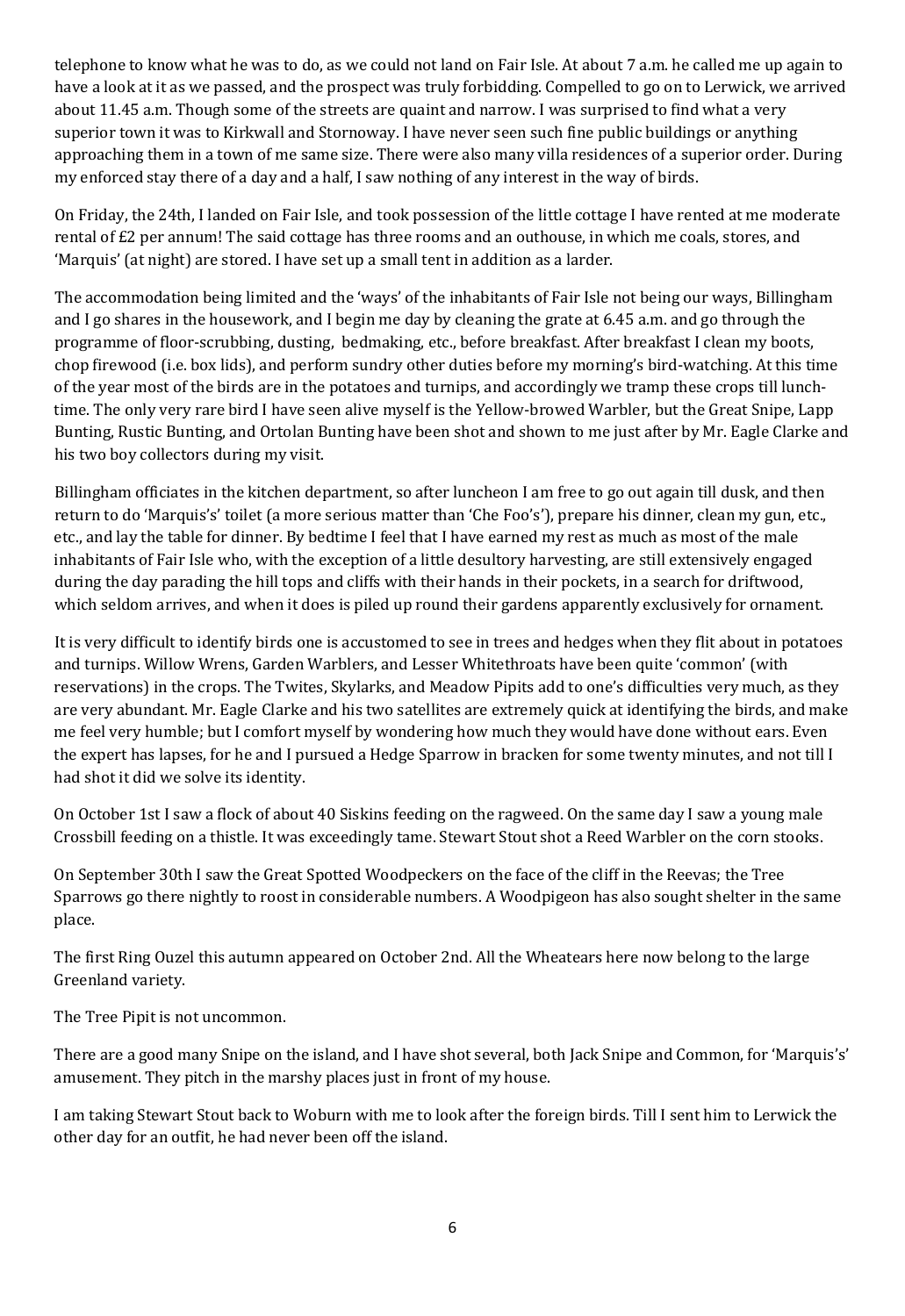He is fourteen years of age, and though he and his brother have shot and identified more rare British birds than anyone in Great Britain, he has yet to make the acquaintance of the Pheasant, Partridge, Tits, Grouse, etc. He has never seen a tree, bush, or train!

On October 3rd I put up a Reed Bunting and Short-eared Owl in the bracken, and another Reed Bunting in the potatoes on the 4th; I also shot a Yellow-browed Warbler in the potatoes.

The Stouts saw a Swift on October 3rd and 4th. On Monday, October 4th. I packed up all my belongings and left for Cairnsmore. Had I arranged to go a day later I should have lost my chance for a week or more, as we came in for terrible weather before reaching Skye, and the somewhat belated equinoctial gales have been raging ever since.

# *Birds seen at Fair Isle, September 24th to October 4th,* 1909:

Raven, Hooded Crow, Rook, Starling, Siskin, Twite, Crossbill, Chaffinch, Brambling, House Sparrow, Tree Sparrow, Reed Bunting, Snow Bunting, Skylark, Meadow Pipit, Rock Pipit, White Wagtail, Spotted Flycatcher, Willow Wren, Yellow-browed Warbler, Garden Warbler, Blackcap, Lesser Whitethroat, Song Thrush, Redwing, Ring Ouzel, Wheatear, Redstart, Hedge Sparrow, Wren, Great Spotted Woodpecker, Short-cared Owl, Peregrine, Merlin, Kestrel, Heron, Wigeon, Eider Duck, Merganser, Shag, Gannet, Woodpigeon, Golden Plover, Curlew, Whimbrel, Snipe, Jack Snipe, Herring Gull, Great Black-backed Gull, Kittiwake, Guillemot, Black Guillemot, Landrail - 53 species.

### **1910**

*May 10th,* 1910. - Arrived at Fair Isle after a lovely passage, and as the wind was north-west, the anchorage was about as peaceful as it ever is. The inhabitants, to whom I have brought the first fine day they have had for ages, were very busy with agricultural operations. It was quite refreshing to see them so generally occupied, for the most part ploughing with their oxen. The harrows are dragged by both men and women with a rope over the shoulder. The women are made to carry the heavy loads of peat, as it is considered *infra dig.* for the men to do so.

I saw Fulmars round the Steep Craig and White Wagtails as soon as I landed.

*May 11th,* 1910. - A south wind is blowing strongly and the yacht has had to leave. There were not many migrants about, but Wheatears are more plentiful than I have ever seen them.

*May 12th,* 1910. - The day began very wet and windy. I walked out, but as there were no birds about, came home again to wait for better things. About an hour and a half after I came in, Mr. Eagle Clarke came to report a great arrival of birds since the morning. The wind was blowing strongly from the east, but the rain had ceased. Spotted Flycatchers. Reed Buntings, and Redstarts were all over the place on the west and south-west of the island. Willow Wrens. Wood Wrens, Whitethroats, Chiffchaffs. etc., were flitting about the cliffs. I saw a number of Bramblings and Spotted Flycatchers on the rocks below the Southern Lighthouse. The Wood Wrens, of which I saw certainly three and possibly four, were extremely tame, and allowed one to get within a yard or two of them. I counted 7 Ring Ouzels between the Lighthouse and Ortolan Cottage. Just as I was returning home in the evening I came upon a Pied Flycatcher, this making the seventeenth new bird for my Fair Isle List to-day.

I have seen no White Wagtails about for two days, which looks as if they had left.

One often saw 6 or 7 Reed Buntings together; some of these were on the rocks on the shore, which at high tide arc covered by the sea. A strange place for Reed Buntings!

*May 13th,* 1910. - A lovely sunny day, with the wind still in the east. I started out on my rounds at 9 a.m., and very soon came across some migrants. Willow Wrens, Flycatchers, and Redstarts were still very plentiful on the cliffs and seashore. There were still a few Ring Ouzels about, but I should say not as many as yesterday. Also fewer Reed Buntings.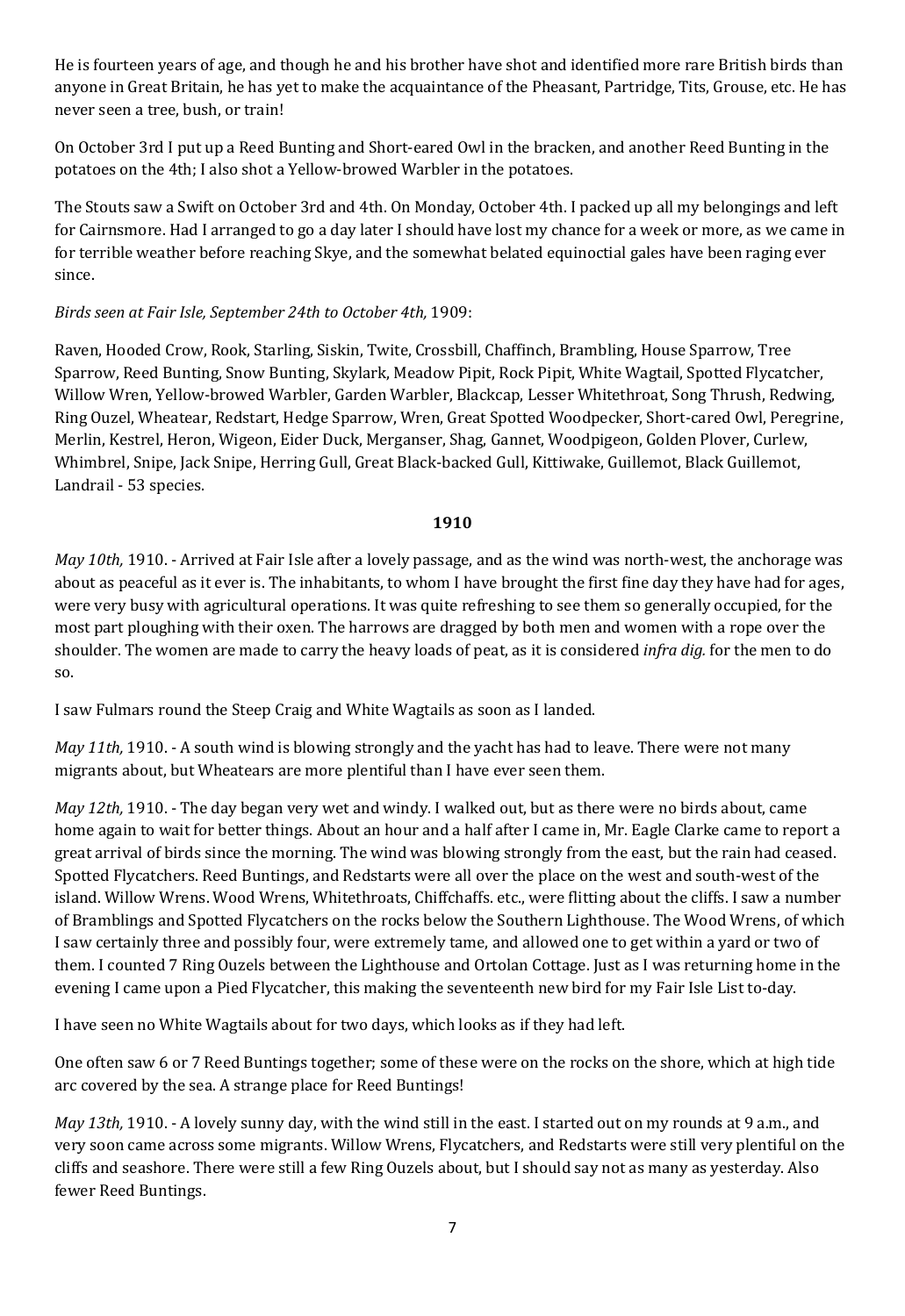Soon after starting out I came across 2 Tree Pipits on the cliffs, also 2 or 3 Fieldfares. A Mallard flew up from the sea across the land. Two or 3 Swallows and a Cuckoo were flying about below me. Amongst the many Willow Wrens and Flycatchers, I detected a Wood Wren on the cliffs and a female Chaffinch and Hedge Sparrow. Now and then one came across a Ring Ouzel. Walking down the ditch where I had seen the Pied Flycatcher the previous evening, I again came across him, a fine adult male. On the rocks below the Lighthouse, which are covered at high tide, were many Redstarts, Common and Lesser Whitethroats and Willow Wrens, 2 Purple Sandpipers, and a Redshank. On the grassy slopes above the Lighthouse I put up 1 Whimbrel. Farther inland on the cultivated ground I came across 2 Red-backed Shrikes, a Whinchat, a Sedge Warbler, several Bramblings, and a Song-Thrush.

I returned to lunch shortly after two o'clock and at three set out again for the north-east side of the island. There appeared to have been a great arrival of Lesser Whitethroats, also many more Fieldfares and flocks of between 40 and so Bramblings.

At the Mill I came across a Robin and saw a Peregrine fly over.

One sees many strange sights on this island, but not the least of these was a Wryneck feeding on the ploughed land and a grassy bank on my return to the cultivated land, I arrived just in time to see Wilson shoot an Ortolan Bunting, the second he has killed to-day.

Exceedingly footsore and weary, at 7 p.m. I turned my steps homeward once more. As Mr. Eagle Clarke left me, he expressed the hope that I should see a rare bird before I got home. I replied that it would have to come very much in my way if I did, as I was far too tired to look for it after over nine hours' hunting. Just as I came in sight of Ortolan Cottage, a large bird rose close in front. For a moment its black and white wings gave me the impression that it was some strange Great Spotted Woodpecker, but the momentary delusion immediately gave place to the pleasant certainty that it was no other than a Hoopoe. I followed it up for a long way, several times getting within forty to fifty yards of it, then it flew away low on the moor and out of my sight.

Probably owing to the entire absence of trees, bushes, or any vegetation over six inches high, the birds look extraordinarily bright in colour here. It is particularly noticeable with the Shrikes, Redstarts, Bramblings, and Wood Wrens.

The following is a list of the birds seen to-day: Raven, Hooded Crow, Starling, Twite, Chaffinch, Brambling, House Sparrow, Tree Sparrow, Ortolan Bunting, Skylark, Tree Pipit, Meadow Pipit, Rock Pipit, White Wagtail, Red-backed Shrike, Spotted Flycatcher, Pied Flycatcher, Willow Wren, Wood Wren, Sedge Warbler, Whitethroat, Fieldfare, Song-Thrush, Ring Ouzel, Wheatear, Whinchat, Redstart, Robin, Hedge Sparrow, Swallow, Hoopoe, Cuckoo, Peregrine, Mallard, Eider Duck, Shag, Oyster Catcher, Lapwing, Purple Sandpiper, Redshank, Whimbrel, Herring Gull, Lesser Black-backed Gull, Kittiwake, Guillemot, Puffin - 46 species on a barren, rocky island!

*May* 14th, 1910. - The first bird I saw when I looked out in the morning was a Red-backed Shrike, the second, a Redstart. This promised well for the day, as it showed that migrants were still plentiful. I immediately afterwards came across a Whinchat, and then met with the Hoopoe in exactly the same place I had seen it the previous evening. When I was looking for it again Mr. Eagle Clarke came hurrying up to tell me to come and look at a Bluethroat, which he had seen in a ditch about half a mile below. We found it again and I tried to shoot it flying, but missed, and it went away over the cliffs. The bird is very easily identified by its red tail with broad band across the tips and by the distinct light eye-stripe. Reed Buntings were extremely plentiful. I counted thirteen sitting on a fence together. I again saw large flocks of Bramblings, many of which were in all the beauty of their perfect adult plumage. A Wryneck was feeding by a ditch and I saw a second later in the day.

As Mr. Eagle Clarke was anxious to have the Hoopoe for die Museum, I again returned to the neighbourhood of Ortolan Cottage to try to find it. On the way we came across a pair of Blackcap in a ditch, many Willow Wrens, a flock of Fieldfares, and pair of Tree Pipits. We found the Hoopoe again, and after a good deal of stalking on all fours, I shot it.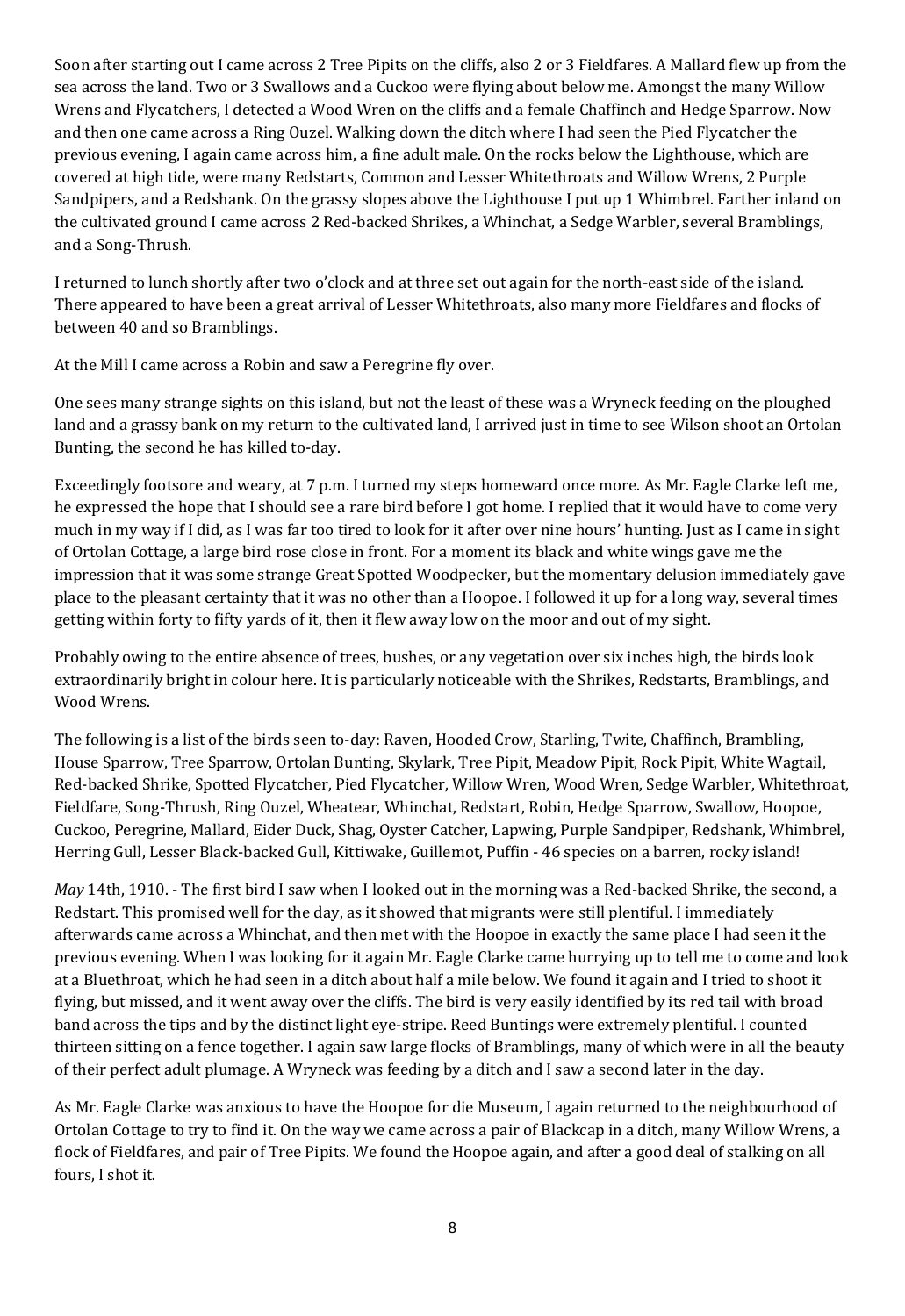Returning again to the cliffs, I saw a Wood Wren, Sedge Warbler, White Wagtail, several Swallows and House Martins, and a Robin. The morning, which had been cloudless, was now spoilt by thick fog, and I feared our birdwatching for the day was over. I went to send off some telegrams from the Post Office, and almost immediately after I came out detected two Ortolan Buntings feeding on the stubble, one of which I shot for the blind Baker-Naturalist, Dye of Great Yarmouth. It was a beautiful adult male. After luncheon I walked out towards the northern end of the island. The stone walls in the neighbourhood of Anderson's house were literally alive with Lesser Whitethroats and Willow Wrens. In the whole course of my bird-watching existence, I have never seen as many Lesser Whitethroats, Redstarts, Willow Wrens, and Reed Buntings as I have seen in one day to-day. I only saw I Common Whitethroat and have again seen 3 Red-backed Shrikes (all males).

In a stream by one of the little Mill houses, I thought I caught sight of another Bluethroat, but the fog was so thick that I could not follow it. However, very shortly after I saw one settling on a stone wall and shot it. It proved to be a Red-spotted Bluethroat. Much elated at my success, I started on the rather hopeless mission of trying to find Mr. Eagle Clarke in the fog. I returned to the ditch where I had fired at the Bluethroat in the morning, and to my surprise found it again. As there is always the chance of a White-spotted Bluethroat, I fired again and killed it. To my great satisfaction I found it *was* a White-spotted Bluethroat, the fifth recorded for Great Britain, two of which have now been obtained in Fair Isle. My shot brought up Mr. Eagle Clarke, and I had the satisfaction of showing him Red-and White-spotted Bluethroats shot within half an hour of each other - the one a Central European breeding bird, the other a Northern European breeding species. About 7 p.m. the fog cleared off, and though very footsore and weary, I once more trudged to the Mill I put up a Kestrel, which we have not yet seen here, and which made the twenty-fourth migrant I have seen to-day. Once more I came across another Bluethroat. I returned to Ortolan Cottage at 8.10 p.m., having been on the hunt for ten hours, but I have been well rewarded, as I doubt whether many people can claim to have seen such rare birds in the British Islands in one day as: 3 Red-spotted Bluethroats, 1 White-spotted Bluethroat, 2 Ortolan Buntings, 1 Hoopoe.

In addition to this, there has been the wonderful opportunity of seeing the great 'rush of commoner migrants,' practically the whole of which are extremely tame and can be watched on the ground and walls within a few yards of one.

The Red-and White-spotted Bluethroats are identical in plumage except for the' spots.' They jerk their tails up just as a Robin does.

To-day's record sounds somewhat bloodthirsty, but with the exception of the bird shot for B. Dye, the victims were obtained for the Royal Scottish Museum, and without our national collections bird books could not be written. There have been occasions when I have had to shoot birds elsewhere, because my identification would not have been accepted, and though there is a great deal of satisfaction in having one's record placed beyond dispute with the outer incredulous world, having no collection of my own, I should not shoot birds for that purpose here.

*May 15th,* 1910. - Another lovely day and the migrants are still here, though the wind is more northerly. Yesterday I did not see a single Ring Ouzel. To-day there are quite a number of them. The first bird of interest that I came across was a Blue-headed Wagtail. This bird is far more uncommon in Fair Isle than the Greyheaded Wagtail, and never having seen the latter, I very much hoped that it would have been one; but, after a very great deal of stalking, I managed to get near enough to see the white eye-stripe. They are very shy birds, but persistently keep near the ponies and cattle.

I ought to be getting used to the tameness of birds in general at Fair Isle, but each normally shy bird that I meet with, which treats me with as much contempt as it would a sheep, fills me with wonder. It is not as though they were exhausted birds, for they are all in the most perfect plumage and robust health. To-day I met with a Corncrake which interested me immensely. It was in an open ditch and only a few yards off. Certainly it did not do much, for we only looked at each other; but it is the first time that I have been stared out of countenance by a Landrail.

A few yards farther down the ditch, I put up a Great Snipe almost at my feet.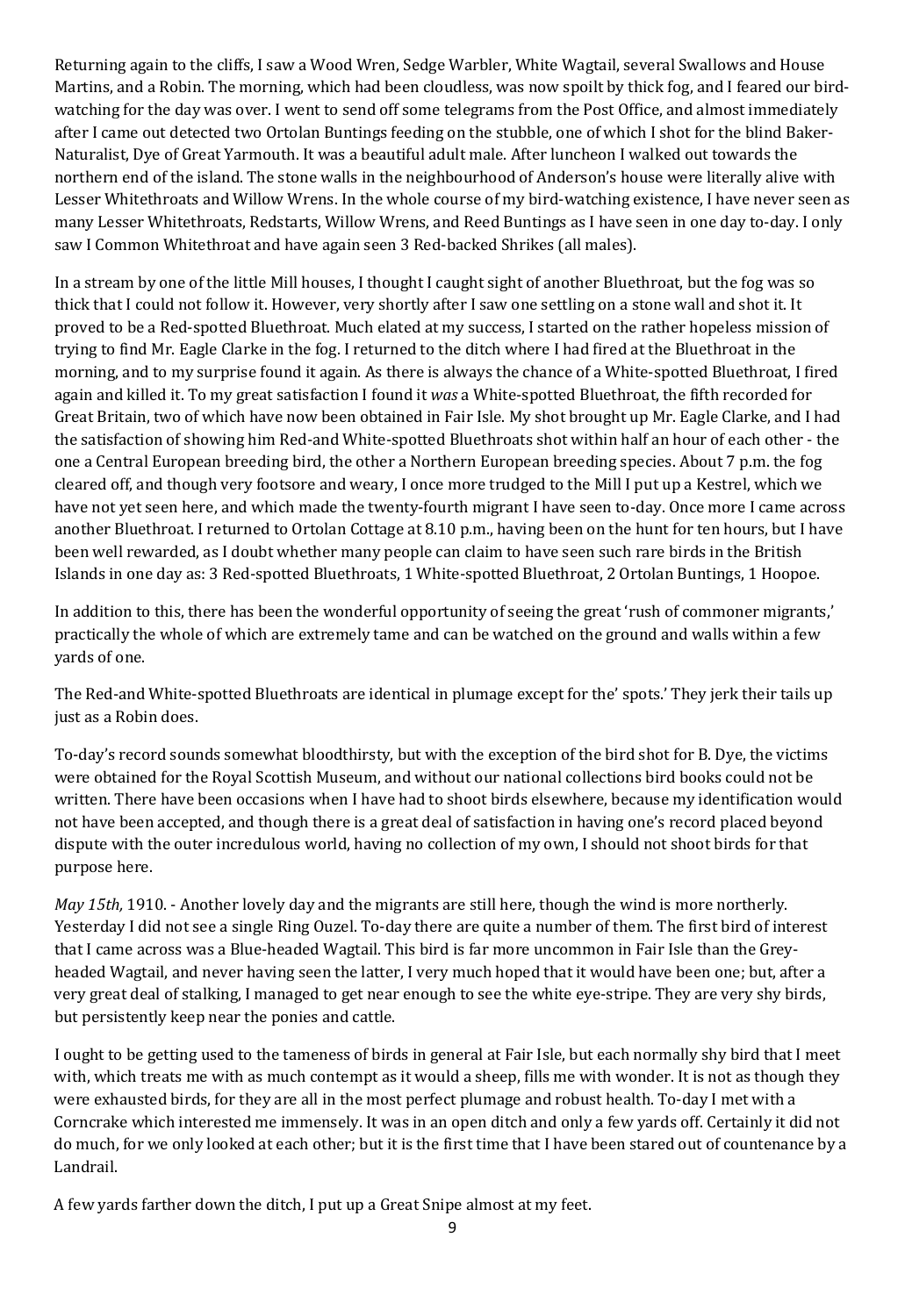In the morning, I had seen one Red-spotted Bluethroat, flitting about amongst some 'crubbs' on the Moor; in the afternoon I saw three more. One of these was sitting on a stone in the burn under a little alcove of mossy green bank. It sat facing me, its brilliant blue gorget glistening in the sun. I crawled up to within twenty-five to thirty feet of it and then watched it for a quarter of an hour or more. It made the most lovely little picture in its mossgreen frame.

I put up a Wryneck on the bare moorland. These birds, which are never particularly shy, allow one to approach within three or four yards. I saw a female Red-backed Shrike on a 'crubb.' This is only the second female that I have seen, though there have been many males about.

On the promontory beyond North Harbour I put up a small wader, but it was too quick for me, and I did not identify it. It seemed very like a green Sandpiper. A number of Shags were sitting on their nests, and there were a great many Lesser Black-backed and Herring Gulls. Of migrants, I saw Whimbrel. Tree Pipits, Willow Wrens, and last but not least, a Long-eared Owl. I peeped over a cliff where there was a deep inlet of the sea, and very few yards below and opposite me sat the Owl on a ledge facing the open sea. Its 'ears' looked so long that for a moment in the shade of the overhanging rock it looked more like a brown rabbit. I threw down a pebble to wake it up, but it never moved except to glare at me with its deep orange eyes. I did not wish to disturb it violently, and each pebble that I threw down only produced the same effect. What wonderful eyes they are! In the morning I walked up to the Western Cliffs, where one looks straight down to the sea from a height of 600 to 700 feet. The view is altogether beyond my powers of description, but how I longed for an artist who could paint it! Never in the whole of my travels have I seen any wild, rugged coast scenery which surpasses or even in its way equals it. Not even in Norway. Spitsbergen is wonderfully beautiful, but in a different way. There the wonderful colour of the blue ice and the spotless snow are responsible for the beauty of the scenery. As I sat on the edge of the cliff glorying in the view, I sang a 'Te Deum' that, until aviation becomes more popular, probably Fair Isle can never become the resort of the tourist. In the absence of a safe anchorage lies its safety.

*May 16th,* 1910. - A very strong wind blowing from the north-east which very greatly interfered with our day's bird-watching, as, apart from tearful eyes and the difficulty of holding glasses steady, the birds hide themselves, and it is difficult to see them.

I found 2 of the Bluethroats again, one in the 'crubbs' and one in the burn, and saw 2 more Wrynecks. Tree Pipits seemed rather numerous. I saw no Reed Buntings all day till after 8 p.m., when I came across two large flocks, one of twenty or more birds, the other of fourteen.

A Black-Redstart was seen to-day, but I did not come across it. I heard that the Great Snipe had been seen by others.

*May 17th,* 1910. - There were a good many Ring Ouzels about to-day, very few Spotted Flycatchers, a great many Tree Pipits, Redstarts, and Reed Buntings. I saw a Bluethroat and 2 Ortolan Buntings. By far the greater part of the Reed Buntings are females. Common Whitethroats seem to have taken the place of Lesser Whitethroats, and, though nothing like as numerous as these were a few days ago, there were quite a number of them about. A few small Rocks of Fieldfares, a large flock of Bramblings, 2 Dunlins, 1 Lapwing, several House Martins, several Kestrels - all females as far as I could see - 1 Merlin, 1 Red-backed Shrike, 1 Sedge Warbler, 1 Wryneck, 2 Hedge Sparrows, 1 Blackcap, 1 White Wagtail and a Green Sandpiper were the other birds seen.

Billingham sent me a flat-iron to crack the brazil nuts with at dinner, as my establishment does not run to nutcrackers.

The day I landed was the only day we have had on which I could have landed all my luggage and established myself in Ortolan Cottage. It was very lucky, as I should have missed the great 'rush' of birds had I come one day later and been unable to land. The people were all extremely genial and apparently pleased to see me. The men are all so extraordinarily alike with their red beards that I never know which I have spoken to before, but as they are quite ready to go through the performance several times a day of shaking hands with violence and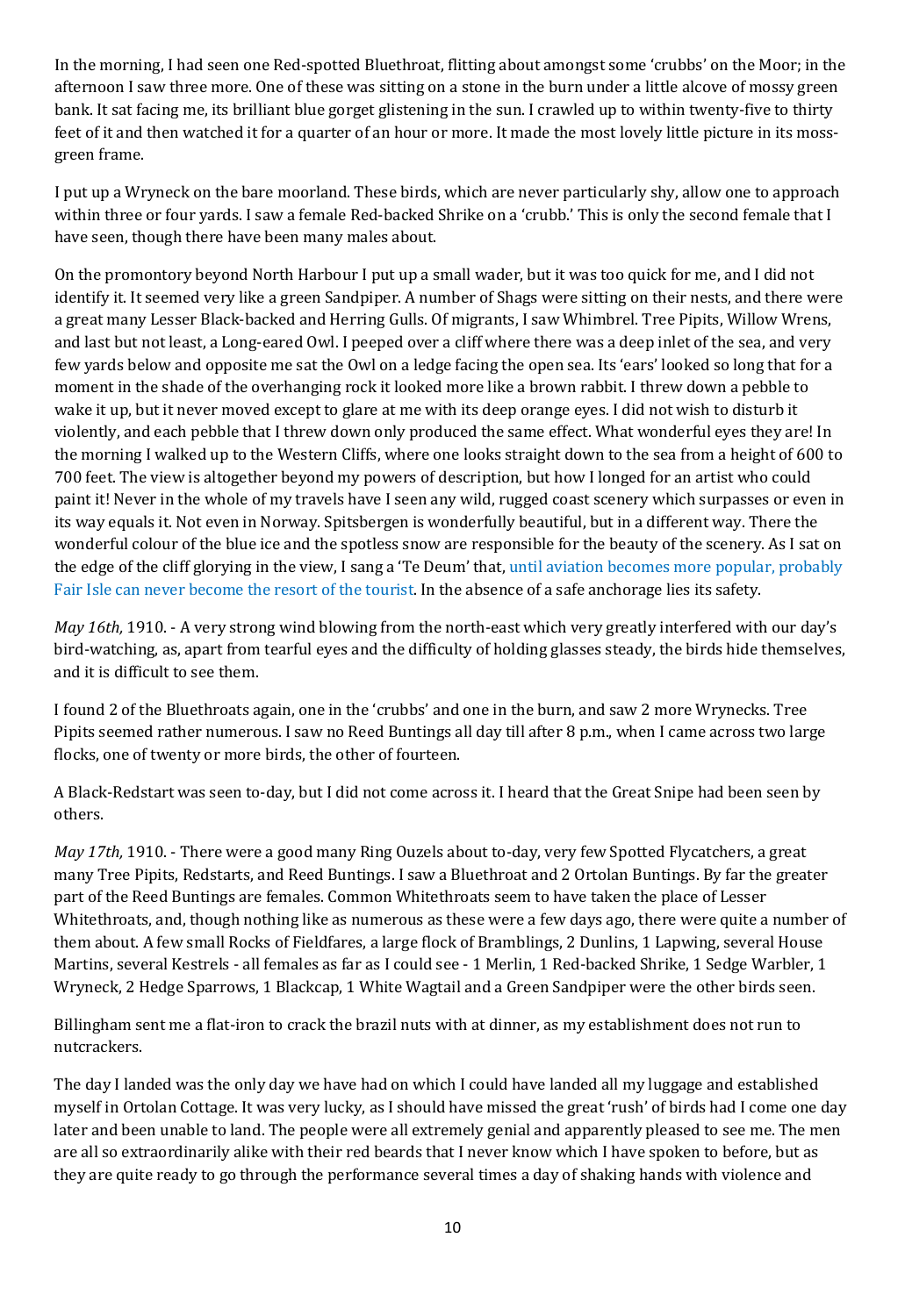enquiring after my health and expressing the hope that I am enjoying my visit to Fair Isle, it does not much matter.

*May 18th,* 1910. - A south-east wind blowing all day, which is the best for the birds, and I hope may bring us fresh migrants tomorrow. I begin to think I know every bird on the island and exactly where to find them, and shall be glad to see some newcomers. The most interesting bird seen to-day was the Blue-headed Wagtail, which we saw some days ago, and which Mr. Eagle Clarke bas now shot, it being the second only recorded for Fair Isle. I saw another Red-spotted Bluethroat and the Green Sandpiper.

The yacht paid a flying visit to bring stores, but she liked it not and fled.

Whenever one meets the native at close quarters, he or she always advances to shake hands. Unfortunately, either from nervousness or a desire to appear at their best, the absence of a pocket handkerchief always appears to be felt at this crisis and the back of the hand I am about to shake does duty. I have to sum up my courage to grasp their paws genially, much as I should to witness a surgical operation. Their 'washing' always amuses me; it is spread out on the peaty soil, and makes one wonder what it was like before it was washed. I afterwards came to the conclusion that 'washing' must be put out to '*wash',* not to dry. The identical pieces of linen remained out for four days, and were there when I left, apparently waiting for rain.

*May 19th,* 1910. - The south-east wind, as I hoped, has brought some fresh birds. There are a few Song-Thrushes about and a great number of Swallows and House Martins. I also saw 1 Sand Martin. On the meadows I saw a male and female Grey-headed Wagtail.

I shot the male, which was a very fine specimen. Two more rose shortly after, and on a ploughed field I shot a female which I believe belongs to the same species, but it has a bright yellow eye-stripe and a tinge of grey on the nape. The male is easily distinguished from the Blue-headed Wagtail, as the head is a dark slate-grey and there is no eye-stripe. Both are a brilliant yellow on the breast.

In the afternoon I saw 4 more. Quite late in the afternoon there appeared to be an arrival of birds, as I saw 4 Sand Martins, 2 White Wagtails, and the Grey-headed Wagtails. A lot of the Wheatears with black primaries appeared to-day. I feel sure they are the visitors and those with brown primaries are the native race.

*May 20th,* 1910. - 1 shot another pair of Grey-headed Wagtails and again saw a Green Sandpiper; also a Cuckoo, Corncrake, Nightjar, and Heron. The Anderson boy brought me another Cuckoo which he had shot.

In the afternoon I saw a Black Redstart. There were several Cuckoos seen during the day and a decided increase in the number of Whinchats. I saw at least 4 other Grey-headed Wagtails.

*May 21st,* 1910. - The Corncrakes always keep to the ditches here, just like Water Rails. I shot a female Redspotted Bluethroat, the first female I have seen. The Ring Ouzels seem to have left, as I only came across one during the day. The Bluethroat had a slight tinge of red where the spot in the male is, and I should have thought it could always be distinguished from the female White-spotted Bluethroat, though it is said to be almost impossible. The Bluethroats are invariably to be found near water, generally actually in the ditch. In the morning I saw a Siskin, and during the day 3 more Grey-headed Wagtails, a Wryneck, 3 or 4 Cuckoos, etc.

Two Blackcaps were seen close to the place where I saw them on the 17th, and are therefore probably the same pair, but why a Blackcap should elect to remain for nearly a week on Fair Isle, where stone walls are its only shelter, is a matter that only the Blackcaps can explain. The Grey-headed Wagtails seem to travel in pairs, as one always finds a pair together. This is an unusual proceeding with migrants, and the only other birds I have noticed which are frequently found in pairs are the Whinchats. The last glow of sunset was still visible when I went to bed at 10.50 p.m.; the moon was nearly full, and the sky cloudless. A little way off I could see the great cliffs and in the distance the sea. The Lighthouse lantern sheds its rays on my little cottage every half minute. If only I were not deaf, I should hear the waves against the rocks, for there is still a swell left as a legacy of the recent winds. As it is, I hear only the grazing of the little Shetland ponies just outside my garden gates. It has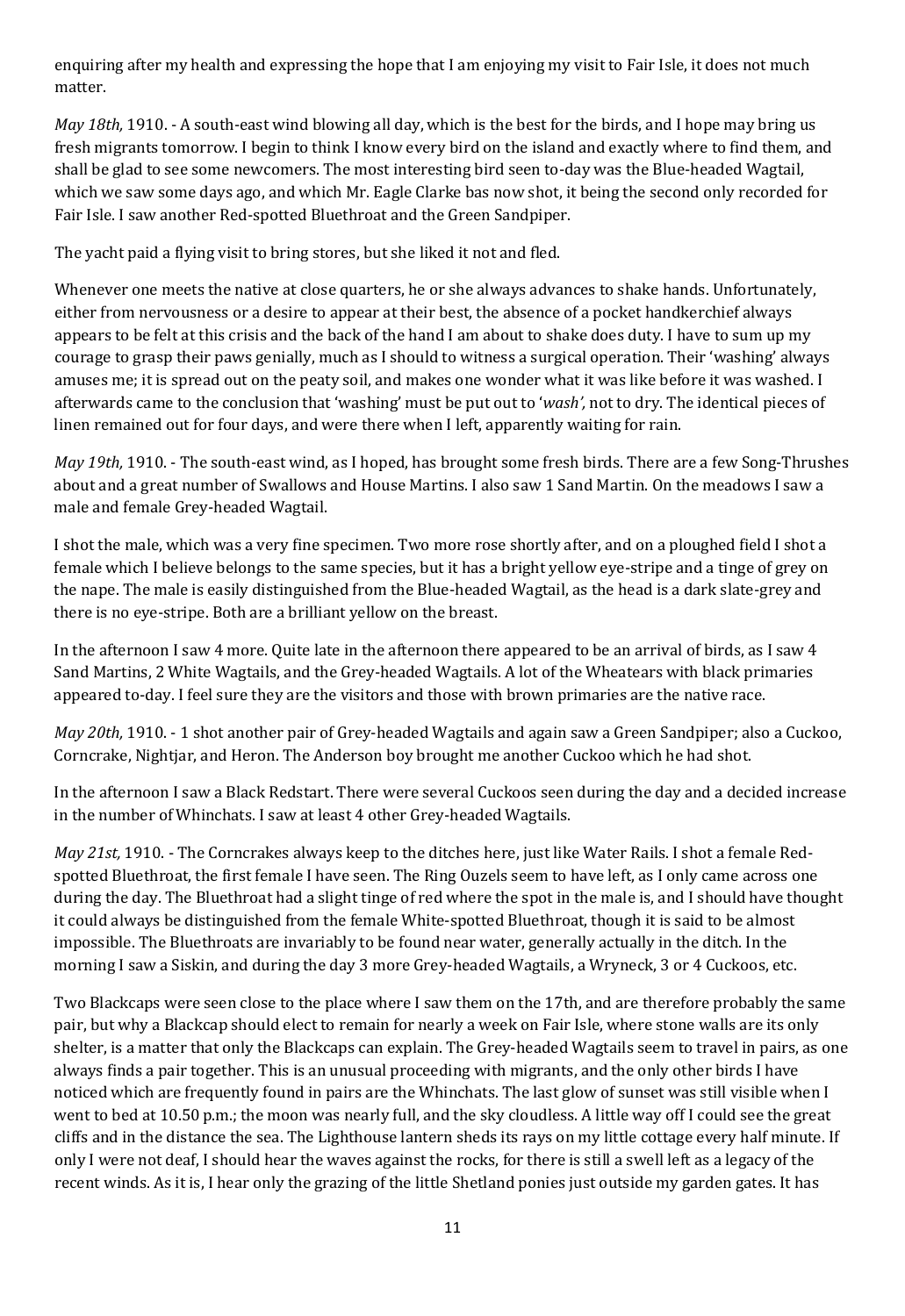always been my ambition to have a house where I could hear the waves breaking against a rocky shore. 'L'homme propose, Dieu dispose.' I have the house, but, thunder as they will, I shall never hear the waves.

*May 22nd,* 1910. - The hottest, most windless and cloudless day I have had at Fair Isle. Being Sunday, we have to keep to the cliffs and away from the crofts, as bird-watching on Sunday shocks the inhabitants.

My garden fences are a great resort of birds to-day. At one moment and sitting within a few yards of each other were, 2 Common Whitethroats, a Lesser Whitethroat, 1 Flycatcher, 1 Red-backed Shrike, 1 Whinchat, 1 Reed Bunting, and 1 Redstart.

I also saw a Grey-headed Wagtail a Curlew and 5 Gannets. There are decidedly more Common Whitethroats and Spotted Flycatchers here to-day. There were also 2 extremely tame Cuckoos at the south end.

In the afternoon I walked round the Western Cliffs to the North Lighthouse and home by the road. With the exception of occasional Wheatears and Hooded Crows and Ravens, one sees nothing on the Moor except the cliff-breeding birds. I saw 11 Grey seals on a rock and more in the water. The Common seal is comparatively rare at Fair Isle. I was told this was so, but am rather inclined to doubt it, as in the autumn I saw a number of Common seals and none of the Grey seals. On the way home I saw a Blackcap, a Redstart, several Whitethroats of both kinds, and a Fieldfare.

Mr. Eagle Clarke, who has watched sheep-dipping operations on the island, which are carried out in deference to the law, tells me that they 'round up' the sheep with their collies, which are entirely untrained, and the sheep are only folded when too exhausted to run any more. The islanders pour the disinfectant (sheep dip) over their backs out of an old tea-pot! I saw this done myself in the autumn.

Cleaned my boots at 10 p.m. by daylight, to enable me to get out early in the morning! I always get up between 6.30 and 6.45 a.m. to clean the grate, etc., and am generally awake at four, as without blinds and shutters it is impossible to keep out the daylight.

*May 23rd,* 1910. - My last day on Fair Isle, which I spent rushing about and saying 'Good-bye' to the inhabitants. I distributed remains of meat and bread amongst one or two of the poorest of them, some of whom are said to be starving. The steam trawlers have driven all the fish away from the island, and they now get practically nothing. As they formerly lived by the fishing and their crofts alone will not support them, I do not know what will happen. I deposited one parcel at the house of a poor wretched specimen of humanity, whom I had never seen before, as he is very shy and bolts when any stranger comes near. He did not seem quite to take in that the meat was meant for him, and as I walked away he called out, 'Are ye going to leave *all* that?' I left him gazing at the box in considerable bewilderment.

I was very anxious to get a photograph of old George Stout, the oldest man on the island. He is very picturesque and looks a typical Norseman. He seemed quite incapable of keeping still and I spoilt many plates. I told him that when I said' Now' he was to keep still till I had counted 'one, two.' I had no sooner got the cap off and begun to count than he said, 'Aye, aye, one, two!' I fear my efforts will have been in vain.

He invited me into his house, and except that the witches of Macbeth would not have been engaged in so homely an occupation as knitting, I could have imagined myself suddenly admitted into the presence of those ancient harridans. Directly in front of me was a large open fireplace. Hanging over the small peat fire was a large black cauldron. In front of the cauldron on the hearthstone was the cat. On either side of the fireplace sat two very ancient females with the most typically witch-like countenances any artist could devise. One I was told was eighty-seven and the other can have been but little younger. They were both knitting garments of many colours with the weird patterns peculiar to Fair Isle. The third old lady was somewhat younger and of less forbidding aspect; she was nursing cat No.2.

I remarked afterwards to old George Stout that it was very wonderful that they could knit such intricate patterns without spectacles. He asserted, but said there were too many old people for one house, and evidently thought it was time that one or two were transported where they would take up less room.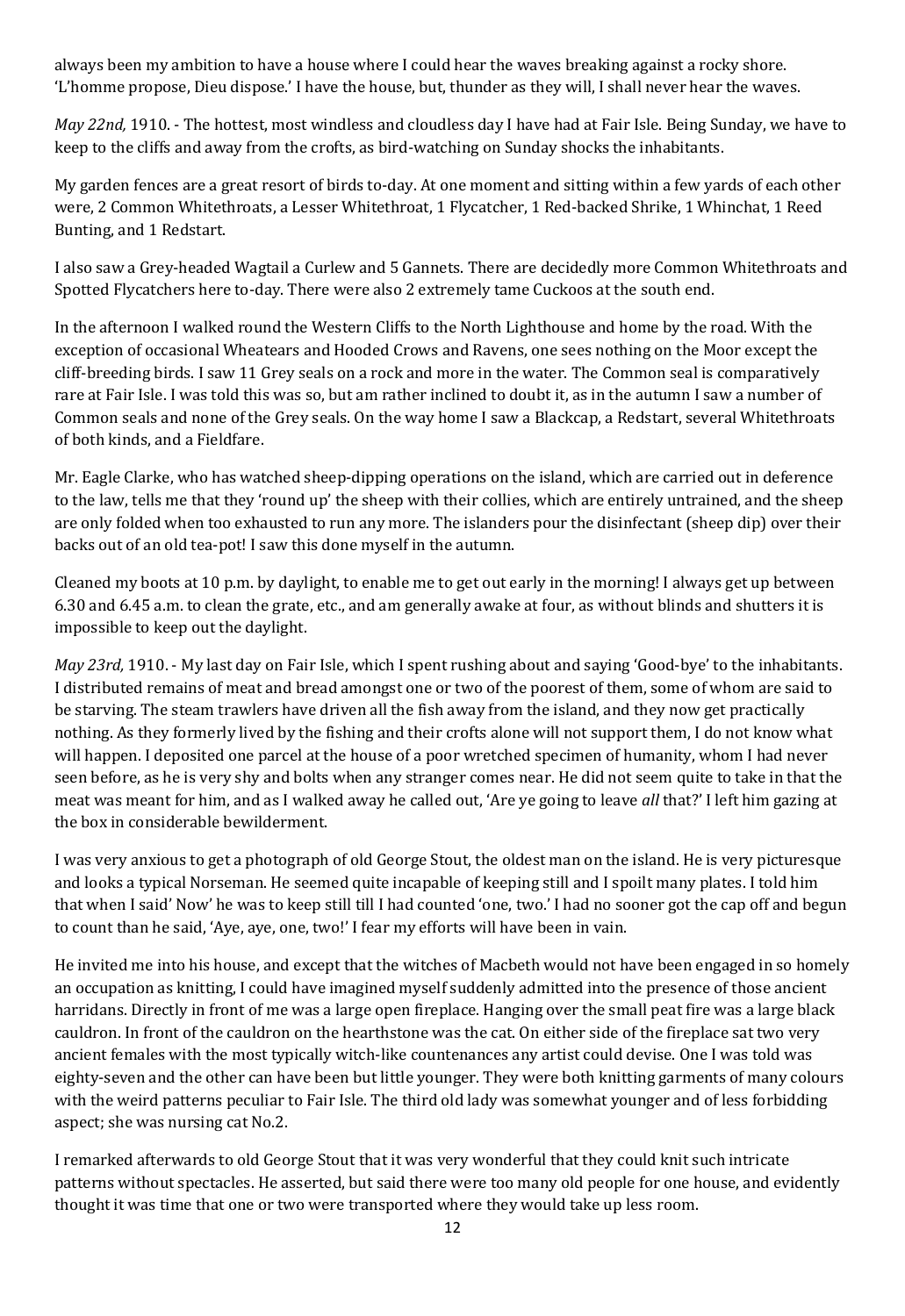Though I did practically no bird-watching, I saw 3 Red-backed Shrikes, several Common Whitethroats, one Lesser Whitethroat, some Redstarts, 2 Wrynecks, several Reed Bunting, 1 or 2 Willow Wrens.

We weighed anchor at 8.30 p.m.

*July* 6th, 1910. - Arrived Fair Isle at 7.10 a.m. Landed to take 'Old George' his photographs. Walked about for an hour and saw nothing of any interest except White Wagtails, which are presumably nesting there again. Left again for Baltasound at 10 a.m.

*September 24th,* 1910. - Left Orkney 7.15 a.m. Arrived Fair Isle. A gale of wind was blowing which gave us a good tossing, but, as it fortunately blew from the north, we effected an easy landing. There seem to be very few migrant birds on the island, but Wilson shot a Yellowshank today. Meadow Pipits are very numerous.

*September 25th,* 1910. *Sunday. -* The wind has gone to the south and the day began wet and foggy, but later cleared up and the wind went to south-south-west. A Song-Thrush sitting on my fence in the early morning raised hopes that more migrants had come with the change of wind, but there were very few. Being Sunday, I had to keep clear of the crops, so attended the service at the Wesleyan Chapel for the first time. Contrary to the predictions of Mr. Eagle Clarke when I threatened to go in the spring, the presence of an alien black sheep in no way disturbed the equilibrium of the lay reader, whose fluent eloquence over the extemporary prayers was remarkable. I had been told that he could hardly read, which was a libel, as he read a sermon of forty-five minutes' duration without a pause.

There are evidently some migratory Wrens on the island, as I came across them in unusual places. I put up a Teal and a Snow Bunting near the Mill and saw I Hedge Sparrow.

*September 26th,* 1910. - My birthday. The yacht arrived dressed for the occasion, to the excitement of the inhabitants. South-east wind. Very thick, wet fog in the morning, which cleared off later in the day, but it proved a sadly birdless one. I only saw 2 Snipe and 2 Curlews in addition to resident birds, and, though I tramped about all day, only met with 2 Wheatears.

*September 27th,* 1910. - South-west wind, clear in the morning, foggy in the afternoon. The number of Wheatears has greatly increased, and there are a great many on the rocks below the South Lighthouse. There seems to have been a small arrival of birds, as the day's list includes Chaffinches, Garden Warblers, Lesser Whitethroats, Herons, and Wigeon.

At 9 p.m. the fog-horn is blowing steadily, but the wind has gone decidedly to the south-east, so once more I hope for better things tomorrow.

*September 28th,* 1910. - Migrants seen to-day were 1 Chaffinch, 1 Blackcap, 1 Lesser Whitethroat, 1 Song-Thrush, 2 Herons, 1 Merganser, 1 Ringed Plover, a flock of Golden Plover, 7 Snipe, 1 Jack Snipe, and 1 immature Black-headed Gull. There were a good many Wheatears about.

*September 29th,* 1910. - 1 Chaffinch, 1 Brambling, 1 White Wagtail, 1 Blackcap, and 1 Merlin is the total of the migrants seen to-day. There was a gale blowing from the west, which will not improve matters. Stewart shot a Wheatear, of which the wing measurement was 106 mm. To-night, when returning from escorting Betsy over the Moor, I saw a Meadow Pipit fly up and settle again in the grass. I turned my electric lamp on it, and held it about two feet above the bird, which never moved. I think I could have caught it.

*September 30th,* 1910. - A strong gale from the west blowing all day, which made bird-watching impossible; but a fruitless day in this respect was more than compensated for by seeing the Fair Isle cliffs. In the late afternoon I walked round the South Lighthouse and saw a large number of Black-headed and Common Gulls, evidently driven to the island by the storm, as they are comparatively scarce here under normal conditions. I also saw some of the young Lesser Black-headed Gulls with broken wings on the shore. A White Wagtail, Song-Thrush, Heron, and Curlew were the only other migrants noted.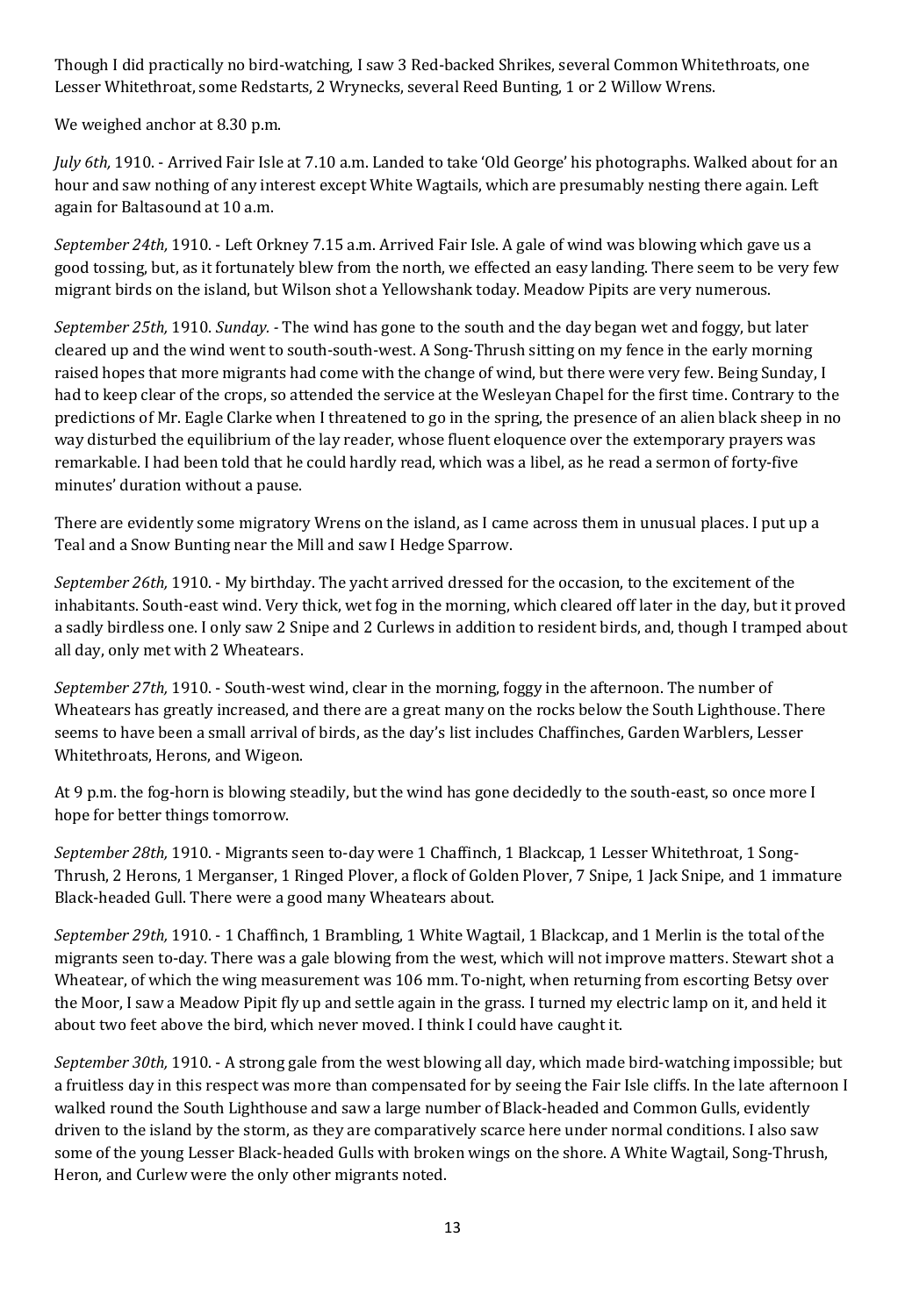*October 1st, 1910*. - Migrants seen: 4 Chaffinches, 1 White Wagtail, 1 Blackcap, 1 Song-Thrush, 1 Redstart, 1 Redshank, 1 Curlew. Wind south. In the afternoon I rode Mr. Anderson's pony 'Colin' to the North Lighthouse and saw a number of Wheatears.

*October 2nd, 1910*. Sunday. - Wind south. Very thick fog till 4 p.m. Several Wheatears, 1 Redstart, 1 Heron, 3 Widgeon, 6 Curlews, 2 Snipe.

*October 3rd, 1910*. - 2 Chaffinches, 1 Snow Bunting, 1 Merlin, many Common and Black-headed Gulls, 1 Curlew. Strong gale from west-south-west.

*October 4th, 1910*. - Thick fog and rain in the morning. Westerly gale in the afternoon. A marked increase in the number of migrants. Large flocks of Bramblings and Chaffinches have arrived. I also saw Redwing, White Wagtail, and Snipe.

*October 5th, 1910*. - 1 shot a large male Greenland Wheatear with a wing measurement of 107 mm. A gale of wind was blowing all day and I could not do much bird-watching; but I saw a good many Chaffinches, Bramblings, a Blackbird, Ring-Ouzel, Merlin, and Snipe. There was a marked increase in the number of Skylarks.

*October 6th, 1910*. - My last day on Fair Isle. It has been a sadly disappointing visit as far as the birds were concerned, but I thoroughly enjoy leading the simple life, and there is much to compensate for the dearth of birds.

'Good-bye day,' however, is always a serious matter; I have to say it to so much unspeakable dirt. It would not matter if I had only to *say* it, but I have to shake hands with it, and often, when pressing hospitality cannot be refused, to sit down in it. If the handshakes were those of the world over the sea, I could get it over before I had time to think, but a Fair Islander's grasp lasts anything from one to ten minutes; indeed, in some cases I do not know what the limit might be, were I not strong enough to withdraw my hand when my rings have cut through to the bone.

As to their dwellings. It will not be the Fair Islanders' fault if the population of the British Isles decrease. They appear to produce hardy annuals or biennials until they have a crop of at least six or eight. All these small brats, the chickens, the ducks, dogs, and parents occupy a room 14 feet by 12 feet. If 'I thank God I am not as other men are,' it means that I thank Him for not having placed me where I should have to learn what I should do under the circumstances.

Writing of the prolificness of the inhabitants reminds me of the mice. Betsy has caught between thirty and forty in my cottage and outhouse since her arrival. There appear to be three species, one a very large one.

Lest these notes should ever find a reader, let him not think that I am squeamish about the dirt inseparable from cleanly poverty. Excessive cleanliness is an expensive luxury, but the Fair Islander knows no washing - I was going to say - below his face; but I am not sure that many of the men ever clean up that portion of their persons, even on a Sunday. They all sleep on straw; the men have beards (I have no objection to them, if they are kept clean), and there are other details of their manner of living which will not find a record in these pages. 'Cleanliness comes next to Godliness'; but in Fair Isle, where they are excessively religious, cleanliness has somehow got left behind.

Though they are undoubtedly not a hard-working race, they have many good points. Punishable crime appears to be practically unknown, largely to be attributed to the absence of a public house and the impossibility for most of them of getting strong drink except at long intervals from visiting steamers. Family affection is very strong, and they are devoted to their children. They are mostly very hospitable, and almost compel one to walk in their crops, even amongst the cabbages. They are, moreover, extremely grateful; and I was much impressed by the gift on two occasions of the only mackerel obtained by one of the poorest men in the island on one of their rather unproductive fishing expeditions. The hardened Southerner may smile, but I know that he neither expected nor received anything in return.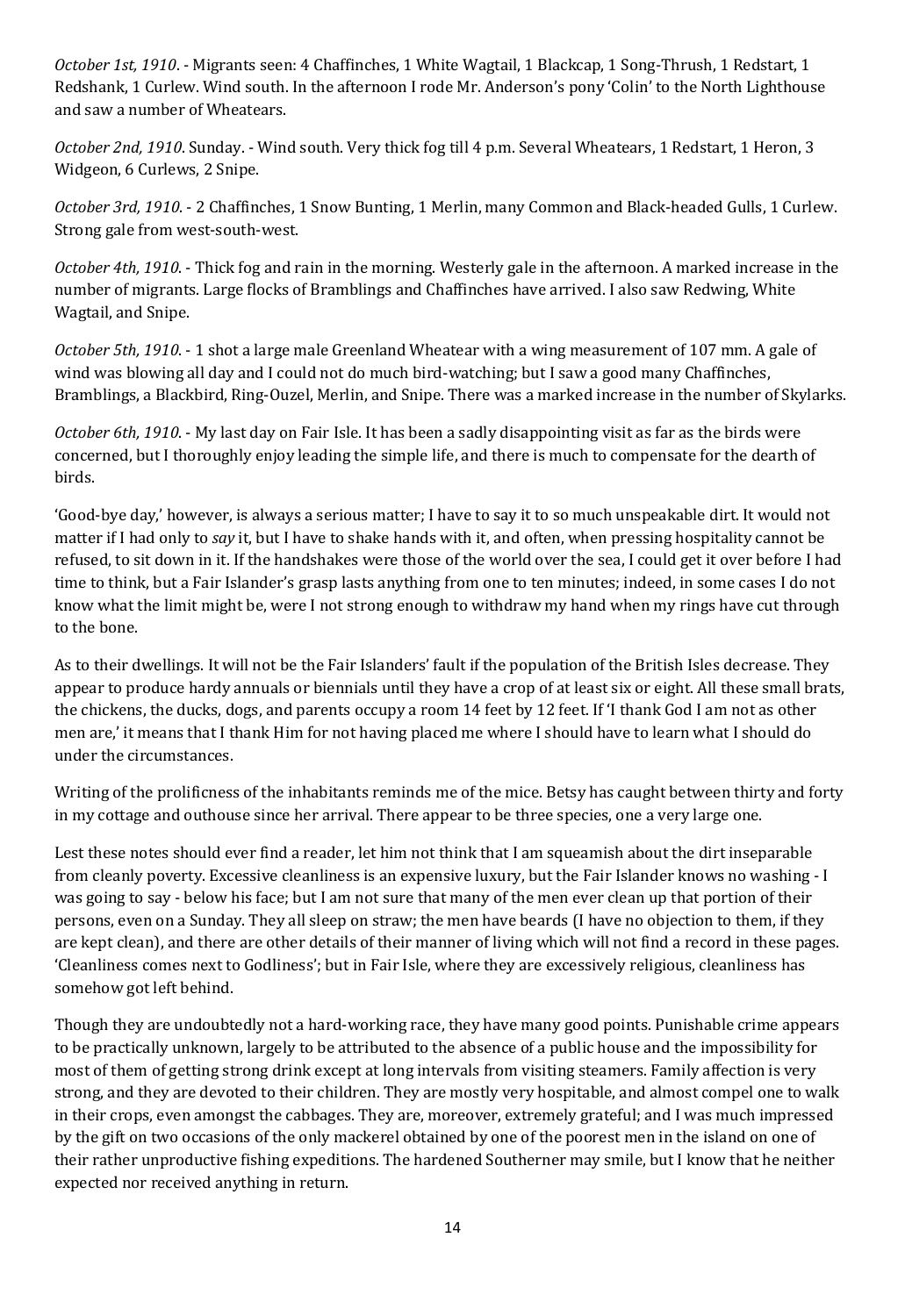Many of them have beautiful teeth, which are peculiarly white. As I do not suppose they ever came in contact with a toothbrush, I can only suggest that it may be due to the absence of tobacco and a vegetarian diet.

I consider that the women are greatly superior to the men, but I may be prejudiced. They work harder.

# **FAIR ISLE-PART II**

### 1911

The year 1911 has to begin with a rather melancholy record of a lost opportunity in the past. When walking through a patch of turnips on Fair Isle in September, I put up a bird which I thought might be a Garden Warbler, but as I was not sure, I tried to find it again. Shortly after, Stewart Stout and J. Wilson walked through the same piece of turnips, and I saw them flush the same bird. Stewart called out to me, 'Garden Warbler.' The following morning they found it again in the same turnips and shot it. In the evening, Stewart showed it to me as a Reed Warbler. It seemed to me much too yellow on the underparts and not sufficiently red-brown on the back for that bird, but as Stewart was much more accustomed to handling skins of small birds than I, I deferred to his opinion, only remarking that it was not like the Reed Warblers that I knew, but possibly their plumage was different in autumn.

The skin has now been identified by Mr. Eagle Clarke and Mr. Hartert as Blyth's Reed Warbler, *Acrocephalus dumentorum* - the first occurrence in Great Britain.

*May 5th,* 1911. - Landed on Fair Isle via the cliffs. There do not appear to be many species of migrants, but there are a great many Wheatears. Off the south end I saw a Great Skua, and in other places 1 Corn Bunting, 1 White Wagtail, 2 Swallows, 2 Oyster Catchers, 1 Whimbrel, 1 Moorhen.

May *6th,* 1911. - Wind south and south-west. My list of migrants for the day was I Brambling, 1 Reed Bunting, 2 Snow Buntings, 1 Swallow, 4 Woodpigeon, I Green Sandpiper, 1 Moorhen.

*May 7th,* 1911. - Wind south to south-west. Had a very close view of the Green Sandpiper. Five Woodpigeons and the Moorhen were the only other migrants seen. When the rain came on in the afternoon, hundreds of Herring Gulls settled on the grass and crofts, looking like snowflakes all over the island - a very pretty sight.

When I arrived last Friday I was asked to give a passage to Lerwick on the yacht to six of the islanders, two of whom wished to get married. I said I would do so if they would run and fetch the future bride and relations quickly, but the yacht could not wait long, as there was a pretty heavy swell coming into the anchorage. Apparently they have to spend a week in Lerwick before they can get married. They did not know which day I was expected, but these matters require little arrangement in Fair Isle. The bride is to be taken at first to the home of her future father-in-law, a house which, much against my will, I was compelled to enter last year, and which was so full of children, dogs, ducks, chickens, etc., that I do not think an English hen would have tolerated the introduction of another chicken.

*May 8th,* 1911. - Migrants seen: 1 Siskin, 2 Snow Buntings, 2 Wigeon, and 5 Mealy Redpolls; these last are the first I have ever seen alive.

*May 9th,* 1911. - Wind south-east. A warm and almost cloudless day, and to add to the beauty of things in general a very heavy swell coming in from the west. The waves flung themselves against the mighty cliffs, gathering up into great curls of purest transparent green and breaking into spray which dashed to the roofs of the caverns and arches with which this rugged coast abounds.

I was talking to the Factor's wife, a native of the island, this evening, about the women doing all the hard work. She put her hand on my arm and said, 'Dear woman, if ye did but know how some of these women work, ye'd wonder that they are alive.' I can quite believe it, as most of them look as though laughter were unknown to them.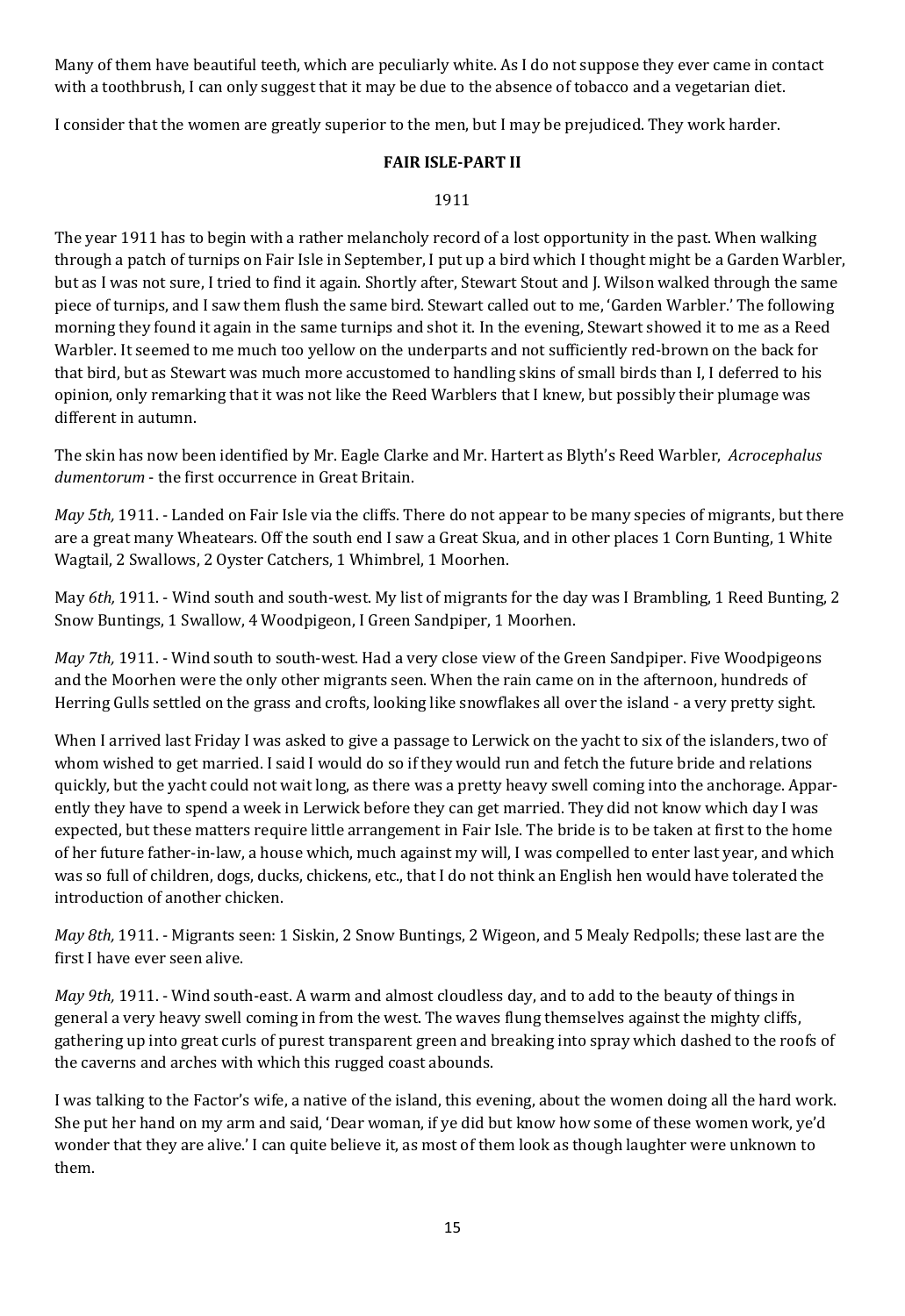A few migrants have arrived, but no great rush. I saw I White Wagtail, 1 Common Whitethroat, 1 Fieldfare, 1 Redwing, 1 Swallow, 1 Cuckoo, 2 Woodpigeons. In addition to these, Mealy Redpolls, Willow Warblers, Wigeon, Lapwings, and Whimbrel were seen by Wilson and Mr. Eagle Clarke.

*May 10th,* 1911. - Wind south to east. Migrants seen: I Mealy Redpoll, 1 Brambling, I Redstart, 1 Whinchat, 1 Black-headed Gull, 2 Golden Plovers.

*May 11th,* 1911. - Wind south-east. A perfect summer day. A number of migrants have arrived. Those seen by myself were: Reed Buntings, 4 Willow Wrens, 1 Redwing, 1 Fieldfare, Ring Ouzels, Redstarts, Whinchats, 1 Swallow, 1 Kestrel, a pair of Teal, 1 Sheldrake, 1 Dunlin, 1 Black-headed Gull.

*May 12th,* 1911. - Wind south-east. A great rush of migrants to-day, Redstarts, Whinchats, and Willow Wrens being especially abundant. On the rocks by the Lighthouse I saw a beautiful male Black-Redstart and a Pied Flycatcher. By the upper mill I saw I male Red-spotted Bluethroat. In addition to the above, 3 Bramblings, 1 Reed Bunting, 3 Common Whitethroats, 1 Chiff-Chaff, 3 Redwings, 5 Fieldfares, 2 Ring Ouzels, several Swallows, I Kestrel, 1 Woodpigeon, 2 Green Sandpipers, 2 Whimbrel, I Snipe, and I Landrail.

*May 13th,* 1911. - Wind north-east. Foggy for part of the day. The ground was alive with Willow Wrens. Redstarts and Whinchats were also very abundant. I sat down on the rocks this evening just above the highwater-mark and at one moment had the following birds in view on the rocks. 1 Wood-Wren and many Willow Wrens and Common Redstarts, 1 Black-Redstart, 2 Pied Flycatchers, and 12 Whimbrel. Whilst looking for the Black Redstart a few minutes earlier, I put up 2 Green Sandpipers and a Common Sandpiper.

The telegraph cable has gone wrong, so 'I am left without means of communicating with the outer world, which has been bombarding one during the course of the day with' replies prepaid.'

Birds seen to-day included:

Many Reed Buntings, 5 Pied Flycatchers, Willow Wrens in abundance, 1 Wood-Wren, 1 Fieldfare, 2 Redwings, many Ring Ouzels, Whinchats and Redstarts in abundance, 1 Black Redstart, 2 Robins, 1 Swallow, 2 Wrynecks, 3 Kestrels, 3 Common Sandpipers, 3 Green Sandpipers, 13 Whimbrel, and 1 Corncrake.

I counted 15 Willow Wrens on the tombstones and wall in the tiny churchyard at one moment.

I met the skipper of a trawler at the Post Office, and had a little conversation with him. They had put in to send telegrams. At 10·30 p.m. I was surprised to receive a present of a fine haddock from him. A most acceptable gift in our *ménage* where fresh fish is scarce.

The above skipper returned to the island on Monday, after taking his cargo to Aberdeen. Mr. Eagle Clarke invited him to the Lighthouse in the evening. He told Mr. Eagle Clarke that it paid the owners of his boat to allow him to fish within the three-mile limit in spite of the heavy fine. Generally they went to prison for it, as it was not held to be any disgrace, but *his* owners paid up. I afterwards found that this man was very good to the islanders, giving them large quantities of fish and 'fetching-and-carrying' for them from Aberdeen. As the Fair Island men spend most of their time prowling round the cliffs, with their hands in their pockets, watching for trawlers fishing within the three-mile limit, for which they get a large reward if their evidence ends in a successful prosecution, there is evidently a little method in his generosity As I now share in his benefits and am an established Fair Islander, I presume I also am being squared! He is such a cheery, genial old sinner, that I hope I shall remain ignorant of what the three-mile limit looks like from the shore.

*May 14th, 1911. Sunday*. – Very thick fog all day. Saw nothing fresh.

*May 15th, 1911*. Wind east, migrants still here. Fewer Redstarts, but great numbers of Willow Wrens and Whinchats. Seven different Pied Flycatchers seen during the day; 6 males and I female. The Red-backed Shrike was the only new bird on the list. Whinchats and Willow Wrens were abundant. Other birds were: Brambling,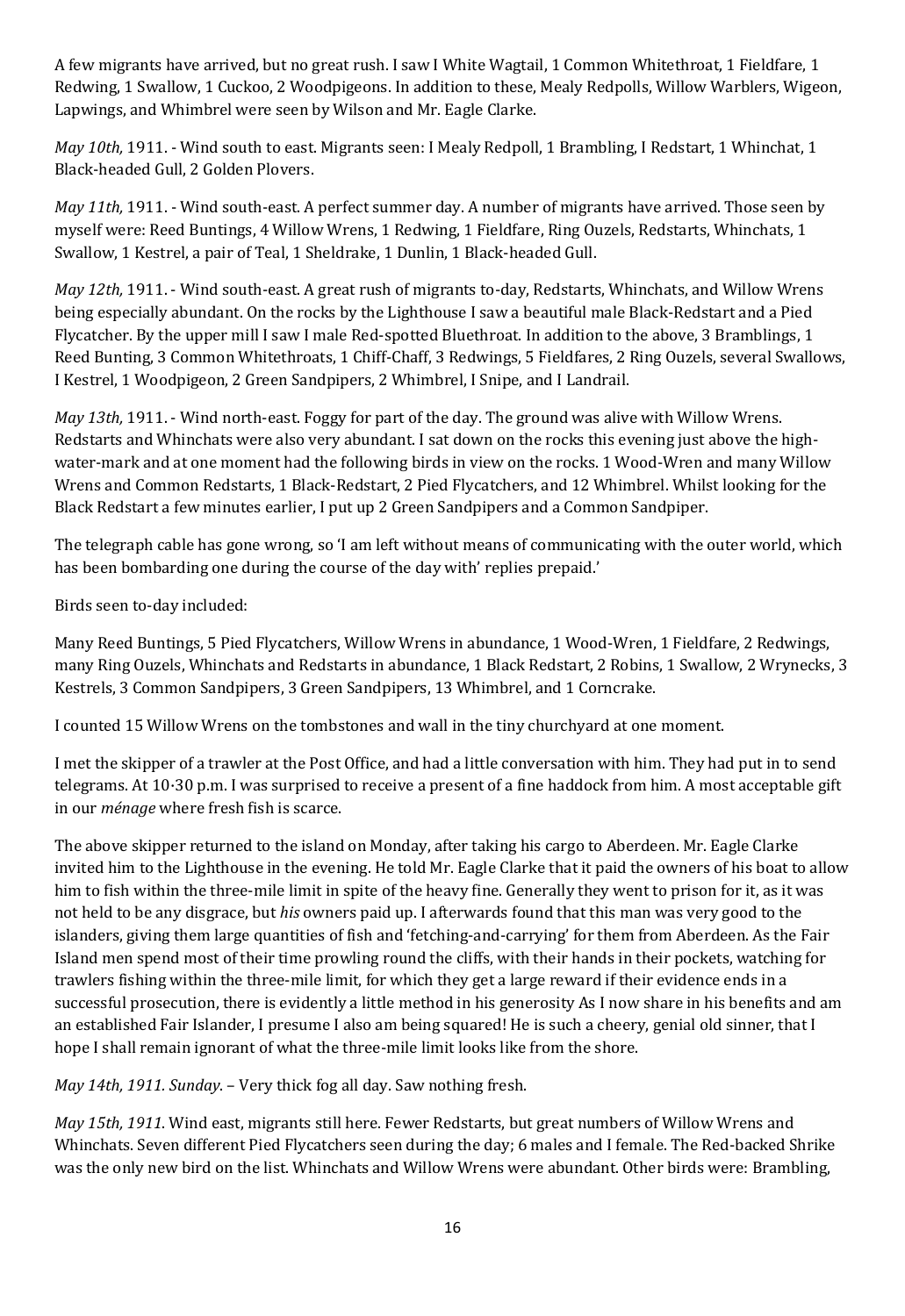12 Reed Buntings, 4 Tree Pipits, 1 White Wagtail, 1 Red-backed Shrike, 2 Common Whitethroats, 1 Ring Ouzel, a great many Redstarts, 2 Robins, 1 Common Sandpiper, 4 Dunlin, 1 Corncrake.

Wilson shot what Mr. Eagle Clarke says is a Nightingale. It does not seem to me to be nearly russet enough for our common one.[1](#page-16-0)

The Islanders kill the Herring Gulls when they get a chance and possess a gun, as they say they eat the freshly sown corn. I was a little doubtful whether they were not getting worms on the freshly ploughed land, so to-night I shot one and held a post-mortem: the gizzard was packed with undigested corn. The Lesser Black-backs were similarly engaged. The little croft was white with Gulls when I shot the above miscreant, and I wonder that any corn escapes. I do not know of more than two guns on the island and the islanders do not use scarecrows. Possibly they have found them useless. A Herring Gull sits daily on my wall waiting to take 'Che Foo's' bone directly he leaves it.

*May 16th,* 1911. - Wind south-west. Birds seen were: Brambling, many Reed Buntings, a considerable number of Tree Pipits, 1 White Wagtail, several Fieldfare, 1 Song-Thrush, 2 Ring Ouzels, very numerous Whinchats, 1 Bluethroat, 4 Pied Flycatchers, 1 Chiff-Chaff, Willow Wrens in abundance, 1 Blackcap, 1 Swallow, 1 Wryneck, 2 Kestrels, and 3 Whimbrel. The Blackcap was hunting flies amongst the seaweed on the shore! The Wryneck was doing the same on the grass bank just above. Never have I seen so many Willow Wrens in one place as I have seen to-day.

*May 17th,* 1911. - Wind west. Nearly all the Willow Wrens, Redstarts, and Whinchats have gone. Where there were 50 Willow Wrens yesterday there would scarcely be one to-day and I have not seen a single Whinchat. House Martins, Sand Martins, and Grey Wagtail appeared for the first time. There were a number of Tree Pipits. Other birds seen were: a few Reed Buntings, 3 White Wagtails, 1 Fieldfare, 1 Pied Flycatcher, 1 Wryneck, 2 Kestrels, 4 Dunlins, 1 Whimbrel, and 1 Corncrake.

To-day all the islanders are celebrating the wedding of the Factor's daughter. They have a marriage feast in the old schoolroom, which began at 3 p.m. to-day and, I am told, will probably come to a timely end by 5 a.m. tomorrow morning. I was invited, but according to Biblical precedent, 'made excuse,' as I had been told how the ceremonies were conducted. All the guests were expected to be present at 3 p.m., when a glass of port wine is given to each person, one glass only being used for the whole. After the port, whisky is handed round in the same way. Then they are given tea, which is a lengthy business, as they are helped in detachments. After tea there is dancing, and this alternates with eating and drinking tills a.m. next day! The food, fish, etc., is taken with the fingers out of one common pot. To their credit, be it said, I did not *see* anyone the worse for drink.

*May 18th,* 1911. - I have to leave Fair Isle to attend a 'Court' at Buckingham Palace on the 24th. Owing to the uncertainty of being able to get away, I dare not postpone my departure. I leave with a complexion more worthy of my Crofter's cottage than the Courts of Kings and Queens.

We had a lovely passage, leaving Fair Isle at 2 p.m. and arriving at the Isle of May, Firth of Forth, at 6 a.m. next morning.

*September 29th,* 1911. - The wind has gone round to the northwest, which is precisely the most desirable for landing at Fair Isle. Left at 6 a.m., and when we left the Orkneys behind, had the usual pitching and rolling. Had the wind been anywhere else, we could not have landed, but we did it in peace at 10.30 a.m.

Similar luck did not attend my arrival at Ortolan Cottage. Carrying a box in one hand and trying to restrain 'Che Foo' with the other, I upset the camp washstand, and the whole of the jug of water rolled over my bed. Ortolan Cottage is not the most commodious of dwellings in which to air and dry bedding. I have only just room to walk round my table; and sitting-, dining-, and bedroom are one.

<span id="page-16-0"></span> $1$  This bird proved to be a Thrush-Nightingale: the only certain occurrence of that species in Great Britain.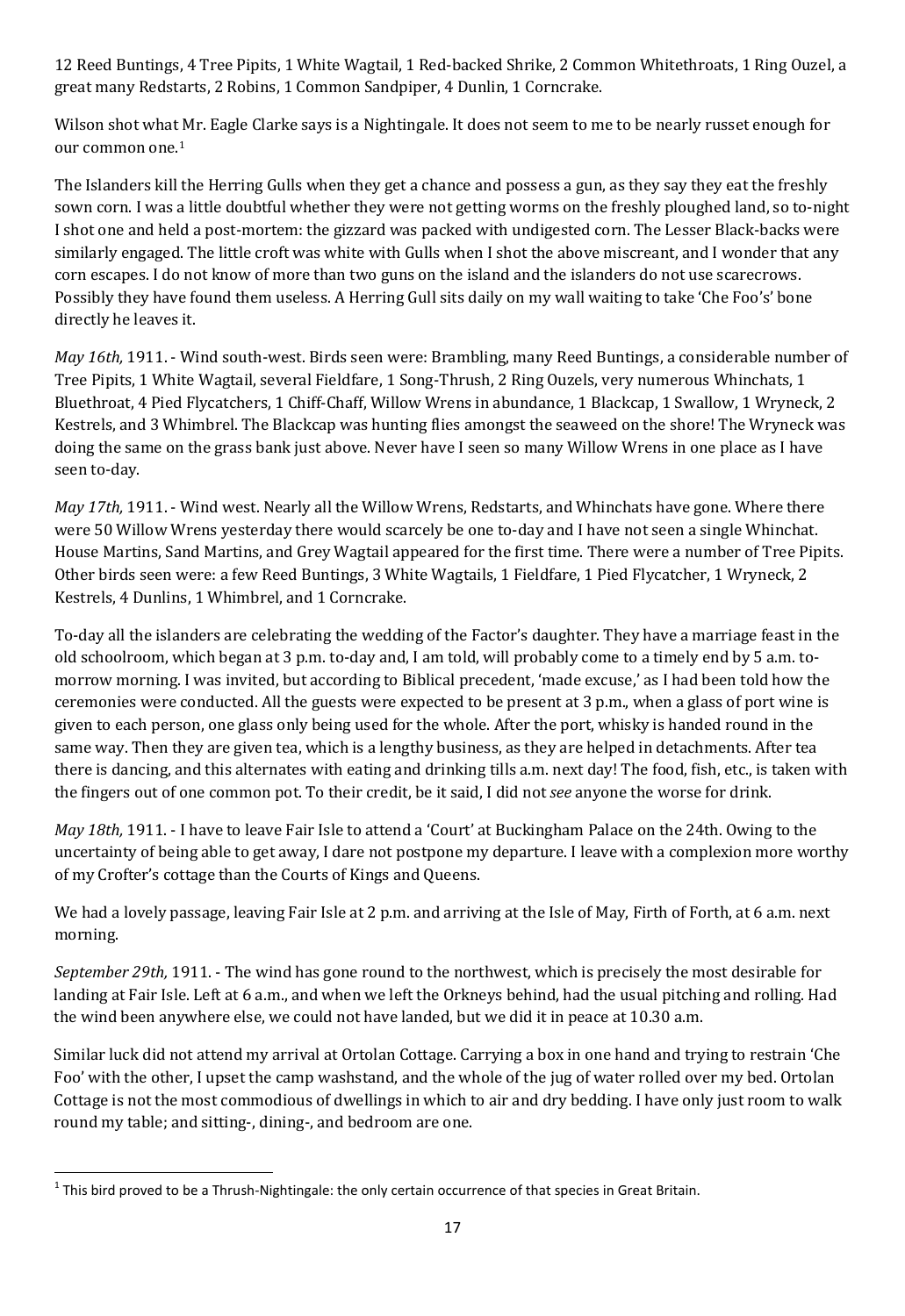The only migrants seen were:

1 Chaffinch, 1 Stockdove which, strange to say, is the first recorded for Fair Isle, I Redshank, and 2. Snipe.

*September 30th,* 1911. - A north-west gale blowing and the sea was more worth looking at than the birds. Of migrants I only saw the Stockdove and Heron of yesterday, 2 Snipe, and a Curlew. The islanders went out to fetch their new life-boat, which was brought by a steamer. It was a wonderful sight to see them manoeuvre their boat in the gale through the "roost" which rushes outside the South Harbour and through the forbiddinglooking rocks which guard the entrance. Fourteen of their best men went out; and, whatever one may think of them on shore, one is bound to admire their splendid seamanship.

I had a peep at a large family having their dinner to-day. There was a piled-up centre dish, from which they were all helping themselves with their fingers. A repulsive sight.

*October 1st,* 1911. *Sunday. -* 1 Snow Bunting, 1 Heron, 1 Snipe, 3 Curlews. A nice day but Sunday, and therefore bird-watching was limited to those parts of the island where my ungodly behaviour could not shock the inhabitants. I went to church once, but the

'Anti-expectoration League' doctrines have not reached this island, and I was so nearly made ill that I have not repeated the performance. The lay preacher did not use a pocket handkerchief! I went to the top of Ward Hill instead.

*October 2*nd, 1911. - A south-east wind and rain, changing to east later in the day. Saw 2 Wheatears, 6 Herons, 3 Golden Plovers, 1 Redshank, 3 Curlews, and 1 Snipe.

*October 3rd,* 1911. - The south-east wind only blew for a few hours yesterday, but it brought the birds. To-day I have seen very large flocks of Chaffinches, a good many Wrens, a number of Redwings, 1 Brambling, 1 Willow Wren, 1 Heron, several Curlews, 1 Mealy Redpoll, a large number of Snipe, six of which I shot (and could have got several more, but there is no one to eat them outside Ortolan Cottage), 1 Kestrel, 1 Oyster-Catcher, 1 Jack Snipe. Wind north-east and blowing hard.

The Factor's wife called upon me this afternoon. As I thought it might interest her to see my evening dress, I told Billingham to show her a new pink, broché silk tea-gown, trimmed with sequins, which she has just made for me. After gazing at it in rapt admiration and feeling it all over inside and out, she looked up at me and said, 'Woman! Woman! why dinna ye wear it outside and show yersel?' I pointed out to her that a pink silk broche dress with low neck short sleeves was not quite the most appropriate thing to wear outside in a north-east gale on Fair Isle, to which she replied somewhat regretfully, 'Ah, well! If ye did, they'd all be cla' aing (clawing) of ye!' Obviously to her half the beauty of the dress was the feel of it, and I thought she would never let go of it.

*October 4th,* 1911. - Wind north-east. A great many of the birds have left, and though I saw much the same number of species, they were but a remnant of those here yesterday. There were, however, a number of Snipe, and as Mrs. Campbell, from the North Lighthouse, relieved me of some of yesterday's bag, I was able to shoot some more to the delight of poor little' Che Foo,' who cannot bear to see a Snipe go away unshot at. He is a capital little dog for Snipe-shooting, and invariably finds them for me. He is wonderfully quick at hearing (or seeing?) them rise, even when quite out shot. Several Chaffinches, 1 Brambling, several Wheatears (one I shot, as I wished to see if it belonged to the Greenland race, which it did, wing 103 mm.), 1 Willow Wren, 1 Merlin, 1 Kestrel, 1 Pintail, 2 Curlews, about 1 dozen Snipe, 5 of which I shot, and 1 Jack Snipe.

*October 5th,* 1911. - Wind north. Birds dwindling in numbers: 1 Chaffinch, 1 Redwing, 2 Wheatears, 1 Merlin, 1 Heron, 2 Ringed Plovers, 1 Redshank, and 2 Curlews.

*October 6th,* 1911. - Wind east-south-east to south. Evidently some birds have come, but as I spent 3½ hours trying to get near what I believe to have been two Richard's Pipits, I lost the best of the morning. However, walking home just before luncheon, I shot a Lapland Bunting in some turnips. This is the first I have seen. There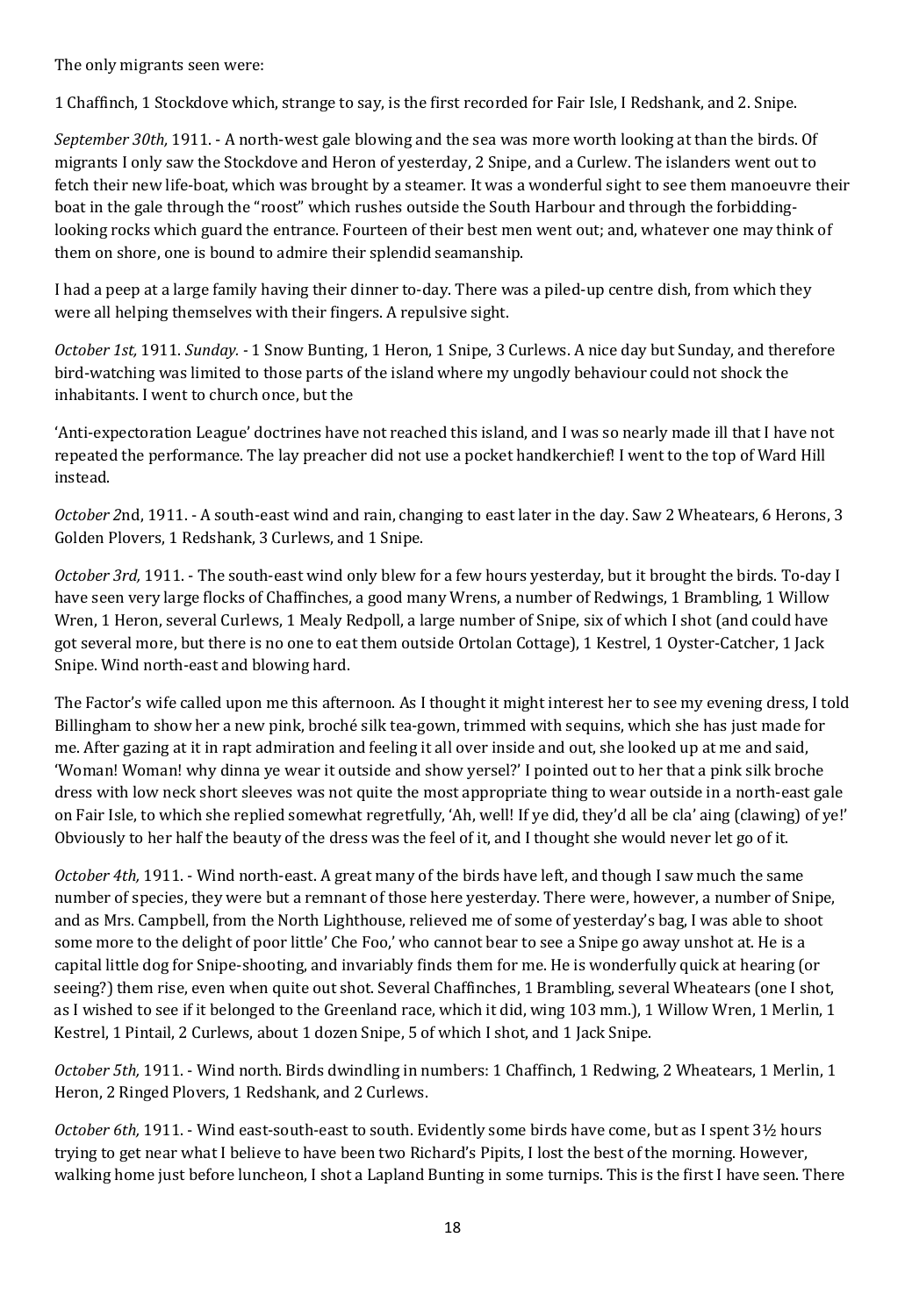were several Wheatears about, evidently the large race, a good many Chaffinches, 4 Redwings, 9 Herons, 1 Kestrel, 2 Oyster-Catchers, 2 Ringed Plovers, 2 Redshanks, and 2 Curlews.

There are a great many Hooded Crows on the island, most of which I am sure are migrants.

My routine for the day is as follows:

Rise at 6.15 a.m. Put all my bedding to air out of doors, weather permitting. Clean my grate. Dress. Tidy room for breakfast at 8 a.m. and make the bed. Clean my boots at 8.30 a.m. Out bird-watching at 9 a.m. In at 1.45 for luncheon. Out bird-watching at 2.30 p.m. In for tea at 5.30 p.m.

Give 'Che Foo' his foot bath, necessitated by the iron water in the bogs. Clean my gun. Write up note-book and letters till dressing time. Dinner 8 p.m. Assist Billingham with the 'washing up.' Half an hour's reading and bed at 10 p.m.

*October 7th,* 1911. - Wind south-west, but very little of it and a lovely day for bird-watching. I began the day on murder intent, if I could find my Pipits. After some five hours' stalking spread over the two days, I shot one and find it is a male Richard's Pipit. The Pipit was a young bird, and is very much darker than the adult. Other birds seen were: 1 Snow Bunting, 4 Redwings, 3 Wheatears, 1 Willow Wren, 1 Kestrel, 1 Heron, 2 Redshanks, and 2 Curlews.

*October 8th,* 1911. - A stormy night, strong north-west wind in the morning. Directly I got outside my gate I put up 5 Snipe. During the night they have come in in great numbers, both Jack Snipe and Common, and, had it not been SUNDAY, I might have made a record bag. This, however, is not the saddest part of it, for evidently there are a great many other birds in, and my wanderings are confined to the cliffs and moors, which at this time of year are generally barren ground.

Under these distressing conditions, I saw large flocks of Redwings, 2 Wheatears, 1 Kestrel, 1 Heron, 2 Geese, which I believe were Grey-lags, 2 Mergansers, 1 Redshank, and a great number of Curlews. I crept down the rocks very close to a Great Grey Seal, and photographed his muzzle sticking up out of the water.

*October 9th,* 1911. - Only 3 Snipe left on the island, but a great number of Redwings. I made a most successful stalk after the two Grey-lags, but when, within shot, waited for a moment to get my breath after the stiff climb, 'Che Foo,' unable to restrain his feelings, gave a shrill yap and started them off before I was ready to fire. I thought I had missed, but as I afterwards saw one alone, I am afraid the other must have died somewhere. There were a great many Redwings about, and I also saw six Wigeon, but being my last day, all my time was taken up with sending telegrams and saying' Good-byes.' Amongst these last I always have to include' Old Nelly.' To-day she was grubbing up potatoes behind the Nurse's house. Seeing me, she rushed to the water butt at the back of the Nurse's house and washed her hands in it-the water butt being the Nurse's only supply! The Factor has three ponies which are always tethered in the field above my cottage. One of them, which is about twenty years old, has learnt to pull up the peg with his teeth and set himself free to wander over the moor. As the rope is thirty to forty yards long, it shows considerable intelligence, as it is quite slack when he goes for the iron peg. I am glad to say the Factor has not the heart to defeat him by other means. I went out at 7.15 a.m. this morning hoping to shoot some Snipe to take home. They are much fatter than those we get at Cairnsmore. But as already mentioned, I only saw three, and out of these I shot the only thin Snipe I have killed here. Possibly this was the reason why it remained behind when the greater number passed on.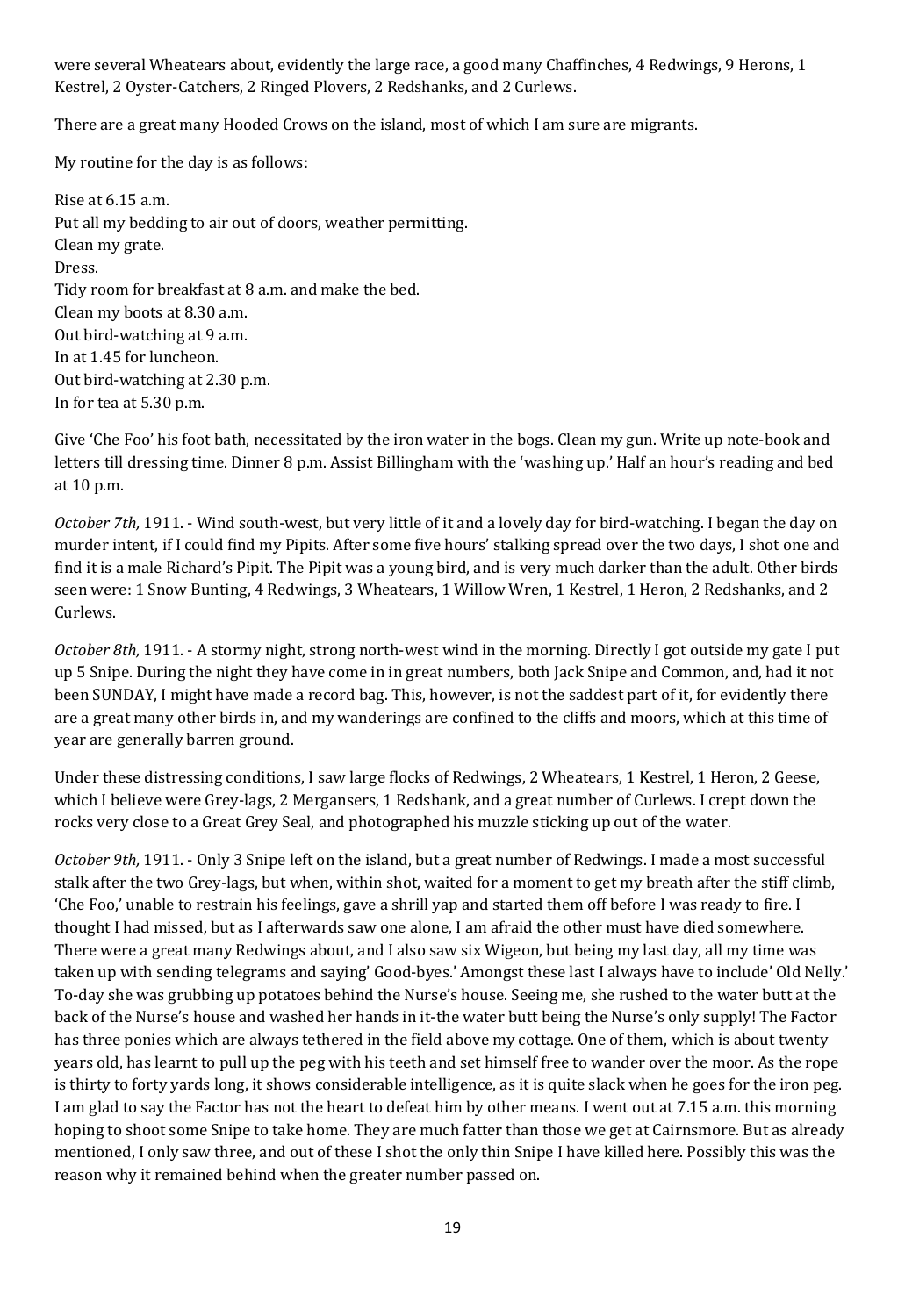#### **1912**

*September 22nd,* 1912. - Arrived Fair Isle at noon. Being Sunday, I had not intended landing, but as the wind freshened a little in the afternoon and I did not see myself turning away, perhaps not to land for a week, I decided to take one small cart-load of luggage on shore and settle into my cottage.

Mr. Eagle Clarke, who had landed on Wednesday, had seen a Scarlet Grosbeak and a Barred Warbler.

*September 23rd,* 1912. - Migrants seen to-day! 8 Snow Buntings, 1 Blyth's Reed Warbler, 1 Swallow, 3 Ringed Plovers, 3 Redshanks, 2 Snipe.

*September 24th,* 1912. - Wind south to south-east. A great number of Wheatears in, mostly of the large race. I shot a Barred Warbler. It looks very grey in flight. Other migrants seen: 8 Snow Buntings, 1 Redstart, 1 Willow Wren, 2 Hedge Sparrows, 1 Turtle-Dove, 4 Dunlins, 3 Redshanks.

*September 26th,* 1912. - A Barred Warbler came and sat on my window sill at 6.30 a.m. to wish me 'Many Happy Returns of the Day.' The yacht also came, 'dressed' for the first time. The wind was south-south-east and the Barred Warbler and a great number of the Greenland Wheatears made me hope for a good day's bird-watching. I started out at 8.10 a.m., but on the whole the day was disappointing, only 1 Pied Flycatcher, 1 Willow Wren, 6 Herons, 2 Mergansers, and 1 Whimbrel being seen. The Pied Flycatchers have no trace of black in their plumage now.

The Barred Warblers show very little barring. Traces of bars are seen only on the flanks and undertail coverts. The feet are very coarse and light in colour and the bird looks very grey in flight.

*September 27th,* 1912. - 1 Chaffinch, 2 Pied Flycatchers, 3 Willow Wrens, 2 Herons, I Curlew. Wind south-southeast.

*September 28th,* 1912. - Wind south-east. A number of migrants in. We found another Barred Warbler and a Scarlet Grosbeak, a new bird for me. Other birds seen: 2 Siskins, 1 Chaffinch, possibly more than 67 Bramblings, 1 White Wagtail, 1 Grey-headed or Blue-headed Wagtail, 3 Song-Thrushes, 1 Redwing, 1 Whinchat, I Robin, I Willow Wren, 4 Blackcaps, 1 Heron, 1 Wigeon.

In the afternoon Mr. Eagle Clarke got a Little Bunting and saw a *Black Wheatear.* 

I took some photographs of Fair Isle sheep dipping, as carried out with the blue enamelled teapot.

*September* 29th, 1912. *Sunday. -* Wind south-east and blowing hard. Evidently a lot of birds in, as although crofts had to be avoided, we made a good list. I tried to find the Black Wheatear, but had no luck.

One Blue-headed Wagtail, 1 Fieldfare, several Song-Thrushes and Redwings, I Ring Ouzel, 1 Blackbird, 1 Redstart, several Robins, 1 Blackcap, 1 Heron, 3 Woodpigeons, I Wigeon (which I shot), 3 Teal, 1 Curlew.

*September 30th,* 1912. - Wind east-south-east. The Black Wheatear was seen again to-day, but not, alas! by me. There were a great many Blackcaps in the turnips and potatoes.

Other birds seen were: I Chaffinch, a large flock of Bramblings, 2 Fieldfares, several Redwings, Song-Thrushes, and Blackbirds, 1 Garden Warbler, 1 Kestrel, 1 Heron, 2 Woodpigeons, 1 Mallard, 2 Snipe (one of which I shot), and 1 Jack Snipe.

*October 1st,* 1912. - A north-east gale blowing and very cold. There are a number of Blackbirds, Song-Thrushes, and Redwings in. I also saw: 1 Chaffinch, 2 large flocks of Bramblings, several Ring Ouzels, many Redwings, 4 Redstarts, 3 Robins, 1 Goldcrest, 2 Woodpigeons, 1 Wigeon, 1 Teal (which was shot), 2 Curlews, and 2 Snipe (which were shot).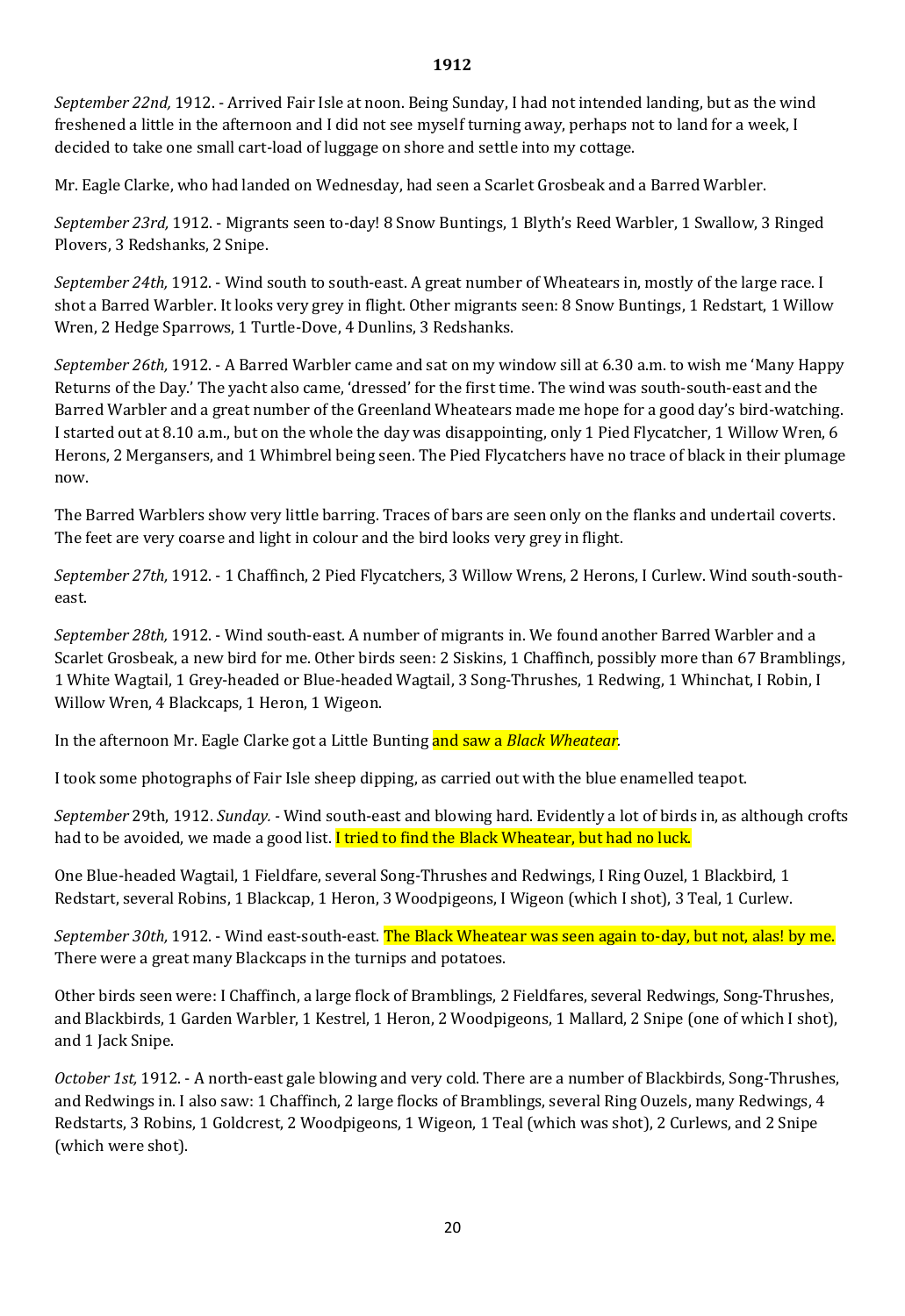*October 2nd,* 1912. - A bitterly cold day, with north-east gale blowing and sleet and hail storms at intervals. I was bombarded in an absolutely shelterless spot with hailstones the size of peas driven by a mighty squall and was glad when the Heavenly artillery ceased 'fire.'

I was out bird-watching from 8.30 a.m. to 1 p.m. and from 2.30 to 5.30 p.m. and was nearly frozen, but in spite of the additional drawback of being unable to hold one's glass steady, saw: 1 Chaffinch. a flock of Bramblings, 1 doubtful Tree Pipit, many Song-Thrushes and Blackbirds, several Redwings, 4 Robins, 3 Herons, 1 Dunlin, 3 Redshanks, 1 Curlew, 3 Snipe (1 of which I shot), and Wrens in turnips, which presumably means on migration, unless this weather has driven them in from the cliffs.

*October 3rd,* 1912. - Wind north-west and a pleasanter day. Two Bramblings, several Song-Thrushes, 1 Redwing, several Blackbirds, 1 Robin, 1 Willow Wren, several Blackcaps, 1 Hedge Sparrow, 4 Herons, 1 Curlew, 3 Snipe (one of which was shot), 3 Jack Snipe (one of which was shot) and I Landrail.

*October 4th,* 1912. - The north-east gale has given place to a south-westerly one. It has cleared off nearly all our migrants, and we shall probably get no more as long as it lasts.

The wind is whistling through every crevice in my little cottage tonight, and, a little way off, the Atlantic is thundering against the cliffs. In a storm like this the sea seems equally rough in the bays on both sides of the island, and only in the North Haven and close under Buness do the Eider Ducks and Gulls find a little shelter. I walked up to the North Lighthouse, when I had the full benefit of the gale. A Blackcap and a Robin were sheltering in the South Harbour in the afternoon.

During the gale I watched the Great Grey seals playing about in the roughest part of the sea and within a few yards of the rocks. Every few minutes a great wave gathered up and hurled itself on the jagged rocks with a fury which it seemed impossible the seals could withstand, but, no sooner had it spent itself and smothered the rocks with foam. than the big black head, also streaked with foam, reappeared just where the wave had overtaken it.

I was told by one of the islanders that their method of catching seals was to row into the caves when the young ones were a week to ten days' old and club them on the head. The mothers apparently leave them in the caves, and the islanders like to get them as young as a week old, as the skin then retain the long white hairs when dressed.

*October 9th, 1912*. – Wind south-west to south. Nothing new except a few Brambling and a Water Rail.

*October 10th, 1912*. – Wind south and moderating. A good many birds in. Large flocks of Bramblings, several Chaffinches, 2 Song Thrushes, many Redwings, 6 Blackbirds, 1 Willow Wren, 1 Common Whitethroat, 1 Kestrel, 1 Heron, 3 Lapwings, and 1 Water Rail.

The last was brought to Mr. Eagle Clarke alive, and I took it home to show Harry Lewis and let it go as soon as he had seen it. It flew away quite strongly. To-day, another Islander brought it up to us alive.

*October 11th,* 1912. - Wind south-west and very wet in the morning. Had a telegram from Mr. Studman, saying the W.B.O.C. boys had won the Shield. When I first took them over they were said by the Secretary of the R.S.P.B. to be 'very bad.' They have competed three times since, the first two years taking second place and now the first.

Four Blackbirds, 1 Kestrel, 1 Dunlin, 3 Turnstones, 2 Curlews, 1 Snipe.

*October 12th,* 1912. - Wind south-east. Four Chaffinches, 1 Redwing, 4 Blackbirds, 1 Merlin, 2 Herons, 1 Merganser, 1 Curlew.

*October 13th,* 1912. - Wind south-east, blowing hard and very thick all the morning, also very wet.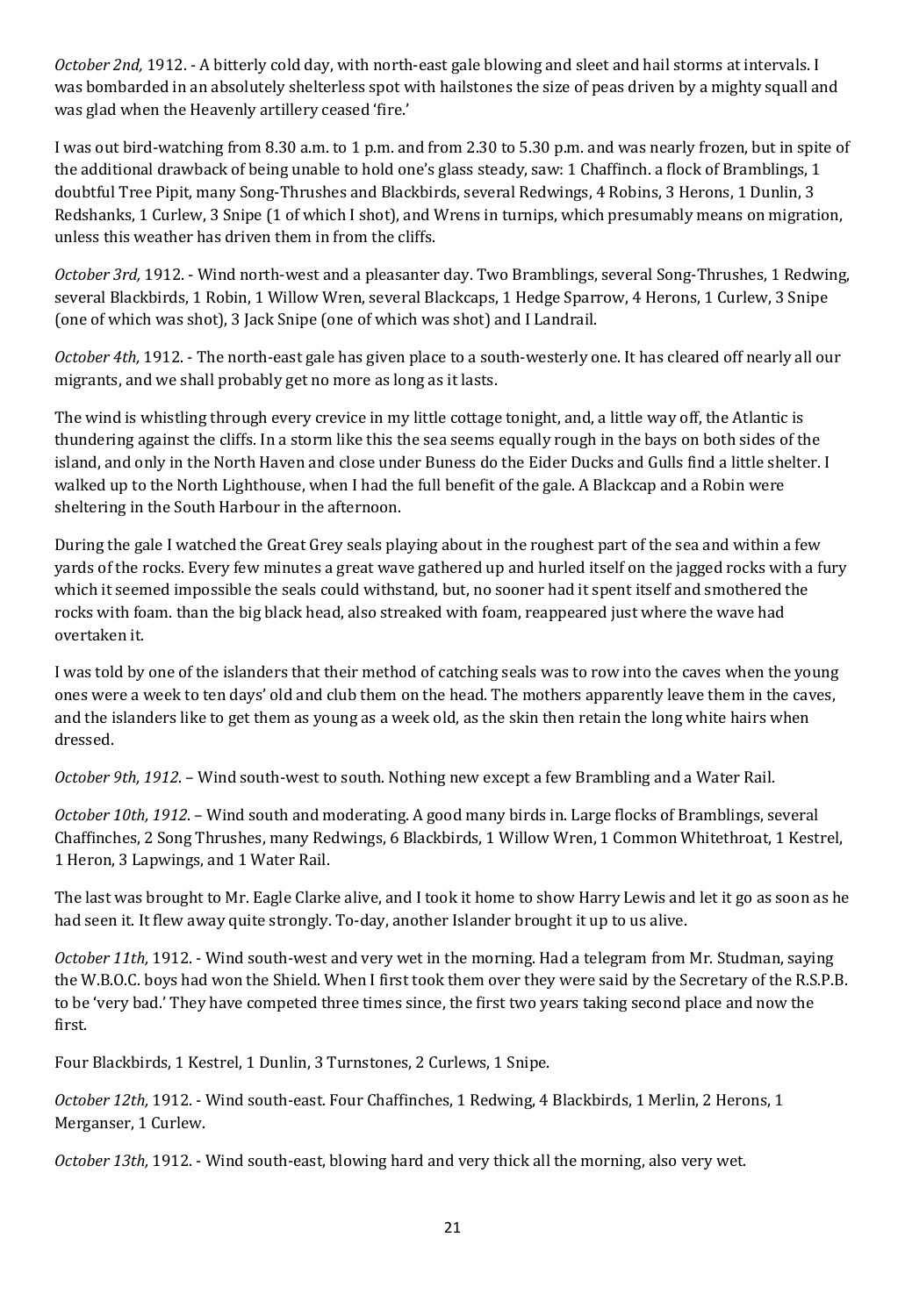A great rush of birds has arrived, chiefly Redwings, Fieldfares, Starlings, and Blackbirds; but of course it is *Sunday,* and therefore we cannot look about the crofts. There were flocks of 200 to 300 Redwings and Fieldfares on the island and large flocks of Starlings. I also saw a great number of Bramblings, probably nearly 200. Chaffinches, Song-Thrushes, a flock of Reed Buntings, 1 Ringed Plover, 1 Turnstone, 1 Curlew, 1 Heron, but why, oh why, do these things always occur on Sunday? To-morrow they may be all gone. Many Redwings were killed at the Lantern, and I found several dead ones on the rocks below it.

*October 14th,* 1912. - Harry Lewis came up from the Lighthouse at 4 a.m. to tell me that a great many birds were coming to the Lantern, so I dressed as quickly as possible, and, electric lamp in hand, hurried down to the Lighthouse. It was pouring with rain and blowing hard, and as the Lighthouse was over a mile from my cottage, it was not the pleasantest of walks. However, I know every ditch and lump of stones in the dark, as I take Betsy back over the Moor every night, and forty minutes from the time Harry knocked at my door found me at the Lantern. It was not a *great* rush, but a number of Redwings and Fieldfares were constantly flying up all the time I was there. It was a weird and most interesting sight. High up on the balcony, just below the lantern, we stood on the lee side of the tower, sheltering from the wind and rain. Many feet below us were the rocks with the sea dashing over them and lit up at regular intervals by the rays of the lantern. The birds flying up in the rays looked like exaggerated snowflakes, as the light makes them appear quite white, and only when they come quite close to one can the colour occasionally be detected. Many of the birds which strike the lantern fall on a grating above our heads. Others, dazed by the bright light, alight and run round it, and can often be caught.

When faint traces of daylight appeared the birds grew fewer, so I went to bed for three-quarters of an hour in the Lighthouse, and then walked home at 6 a.m., when Fair Isle in general was still asleep. The Gulls were awake, but nothing else.

I was out again bird-watching at 9 a.m., but the wind increased and went to the south-west and west, which, combined with torrents of rain, made bird-watching almost impossible. There seemed to be a great many birds in, but it was all I could do to walk, much less use glasses.

There were hundreds of Fieldfares and Redwings on the island, probably thousands. Bramblings were also plentiful, and for the rest I noted: 1 Jackdaw, large flocks of immigrant Starlings, Reed Bunting, 4 Chaffinches, 1 Song-Thrush, Blackbirds, 1 Long-eared Owl, 3 Snipe (which I shot).

In the evening the Northern Lights were seen very distinctly on the north-west of the island.

I walked up towards Ward Hill in the afternoon and tried to see the sea and cliffs on the Atlantic side, but this was too much for me. When I turned round it blew me 'at the double' downhill, and more nearly approached the feeling of flying, which I sometimes experience in my dreams, than anything I have experienced when awake.

*October 15th,* 1912. - The islanders are very busy digging up potatoes. Though very genial when one speaks to them and all too ready to shake hands, seeing how dirty their hands are, when they see one approaching they all turn their backs and bend down to their occupation as if their lives depended upon it. It is the custom for the whole family, including married sons and daughters, to dig one croft together, and at first I found it very difficult to address a genial 'Good morning' to this view of their persons, but we should not be on the friendly terms we are if I gave way to my shyness as they do to theirs.

One ceremony I have struck at. I used to be invited into their houses, and all the family filed in one by one and sat down on the forms round the room and stared at me, leaving all conversation entirely to me, except for a few monosyllabic answers. I have now intimated to some of those I know and like best, that I am always pleased to meet them in single combat outside, but that ten to one is not fair play. One benevolent individual addresses me as 'Mother,' and when other subjects of conversation fail, always falls back on 'Are ye well, are ye well?' His wife varies it by 'I hope ye're keepin foine.' When asked how they are, they frequently reply - 'No' so bad' or 'Foine.' I asked one old man if he had finished harvesting. His answer was, 'No, not yet; we've got the corn in, but we've no' dug the potatoes.'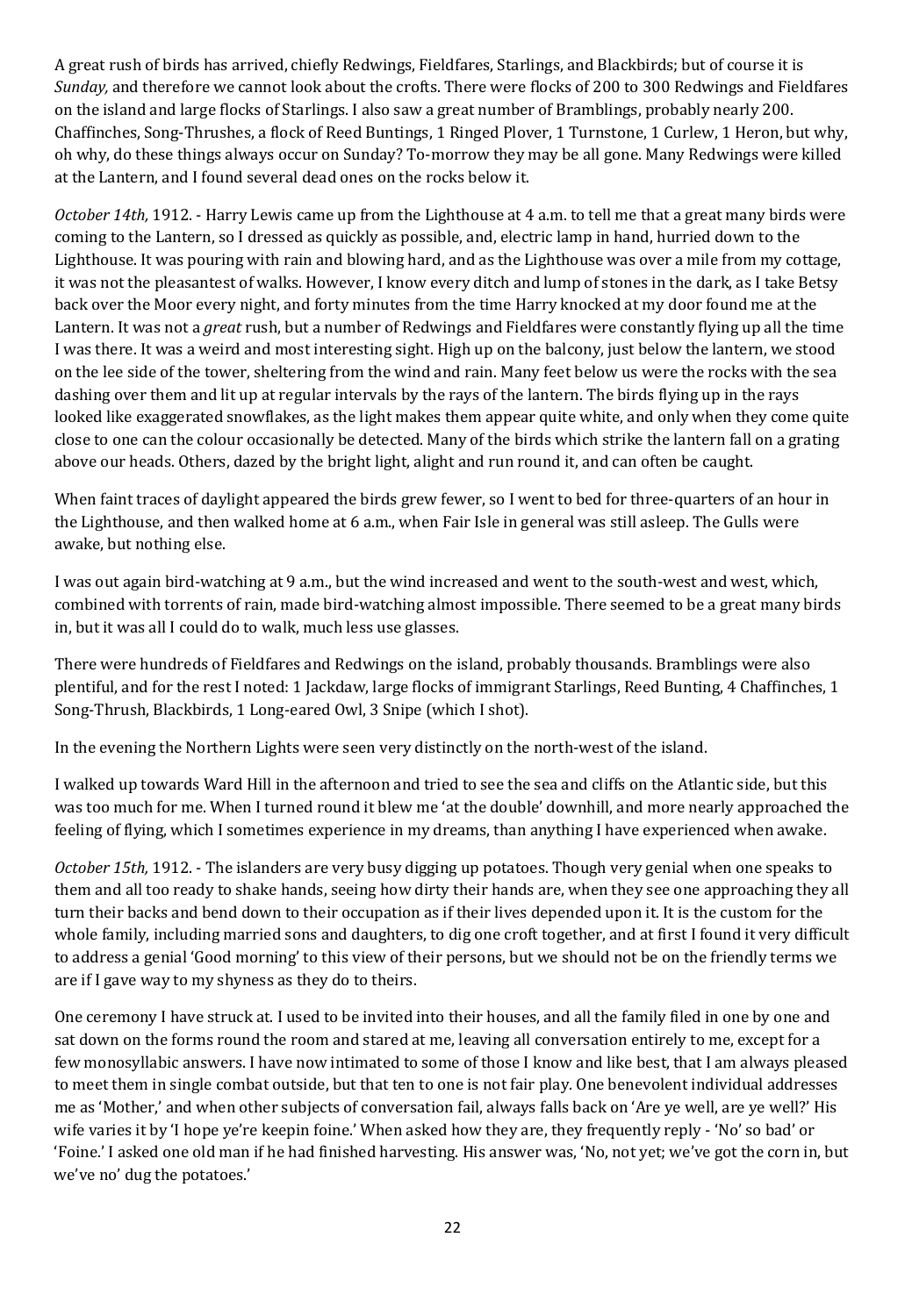Migrants seen: 4 Chaffinches, several Bramblings, scattered, i.e. not in flocks, a few flocks of Fieldfares in small numbers, a few flocks of Redwings, about 12 Blackbirds, 1 Merlin, 1 Heron, 2 Redshanks, 2 Snipe (which I shot).

Wind south and strong. Very wet in the afternoon.

*October 16th,* 1912. - The yacht came, but as it was too rough for the cliff landing and too late for North Haven, only Mr. Eagle Clarke went off in her to Lerwick. Later in the evening I had good reason to be thankful we had not started. At 9 p.m. I went to the back of the house to fill the buckets and cans with water for the morning, and could hardly get back to the front door.

*October 17th,* 1912. - Though the gale was from the west and north-west, there were a lot of birds in, and they continued to arrive during the morning. I saw large flocks of Redwings coming over the sea and Snipe came in small parties continuously.

Whilst sheltering from rain, 3 Merlins flew in from the sea and settled on the telegraph wires close to me. G. Stout saw a Shore Lark and Lapland Bunting. The Snipe settled in the gardens, potatoes, stubble, etc. It is seldom one can get a shot at them, as there are always houses, dogs, ducks, or people in the neighbourhood, and a Snipe does not give one time to look round to see if the coast is clear. I only shot 11. Coming home when it was getting dark, I shot a Snipe and a Skylark at one shot. Both were flying, and of course the Skylark was accidental. I could probably have shot more Snipe had I been looking for them only, but I only got those that came in my way while looking for other birds.

One Jackdaw, several Reed Buntings, a number of Chaffinches, and Bramblings scattered all over the crofts, Redwings and Snipe in abundance, 1 Song-Thrush, many Blackbirds, 5 Merlins, a small flock of Purple Sandpipers, 5 Redshanks.

*October 18th,* 1912. A rough, wet day. Very few birds. There are still one or two Wheatears and a few Snipe, one of which I shot.

*October 19th,* 1912. - Wind south-east, afternoon wet and stormy. Sunday. I walked out to Buness and saw 10 Glaucous Gulls amongst about 40 Great Black-backs. These are the first Glaucous Gull I have seen in Great Britain. There were a good many Redwings about and a few Blackbirds, a Merlin, Snipe, and a Woodcock, and 9 Curlews.

In the morning, I saw 4 Whooper Swans.

I had intended leaving Fair Isle twelve days ago, but at present I am a fixture, as it is too rough for the yacht. We are beginning to have to effect economies as our supplies are getting somewhat reduced, and unless the yacht comes to-morrow, I shall have to purchase a lamb. Laundry work has had to be started.

*October 21st,* 1912. *Monday. -* The yacht came and we packed everything, but the swell was too much for her and she steamed back to Lerwick. It was a lovely day, and as there were Snipe and Woodcock in, I went out for the former before breakfast at 7·30 a.m. and for the Woodcock afterwards, but only saw 6. They are found chiefly on the sheltered hillsides, and sit in the heather behind peat hags. Before breakfast 1 Woodcock flew past my window. There were many Snow Buntings on the Moor and hundreds of Fieldfares.

The Factor assured me that 'Saturday's gale'll never see Monday's morning' and that he had proved the fact ever since he was a 'wee laddie.'

There were a great many Siskins in. Other birds seen were: 1 Jackdaw, Bramblings, Merlin, Heron, a Snipe (which I shot), 6 Woodcock (5 of which I shot), several Glaucous Gulls.

*October 22nd,* 1912. *Tuesday. - A* south-east wind and very stormy. I went out again after the Woodcock, but it was hard work and I only shot 6 and a Snipe.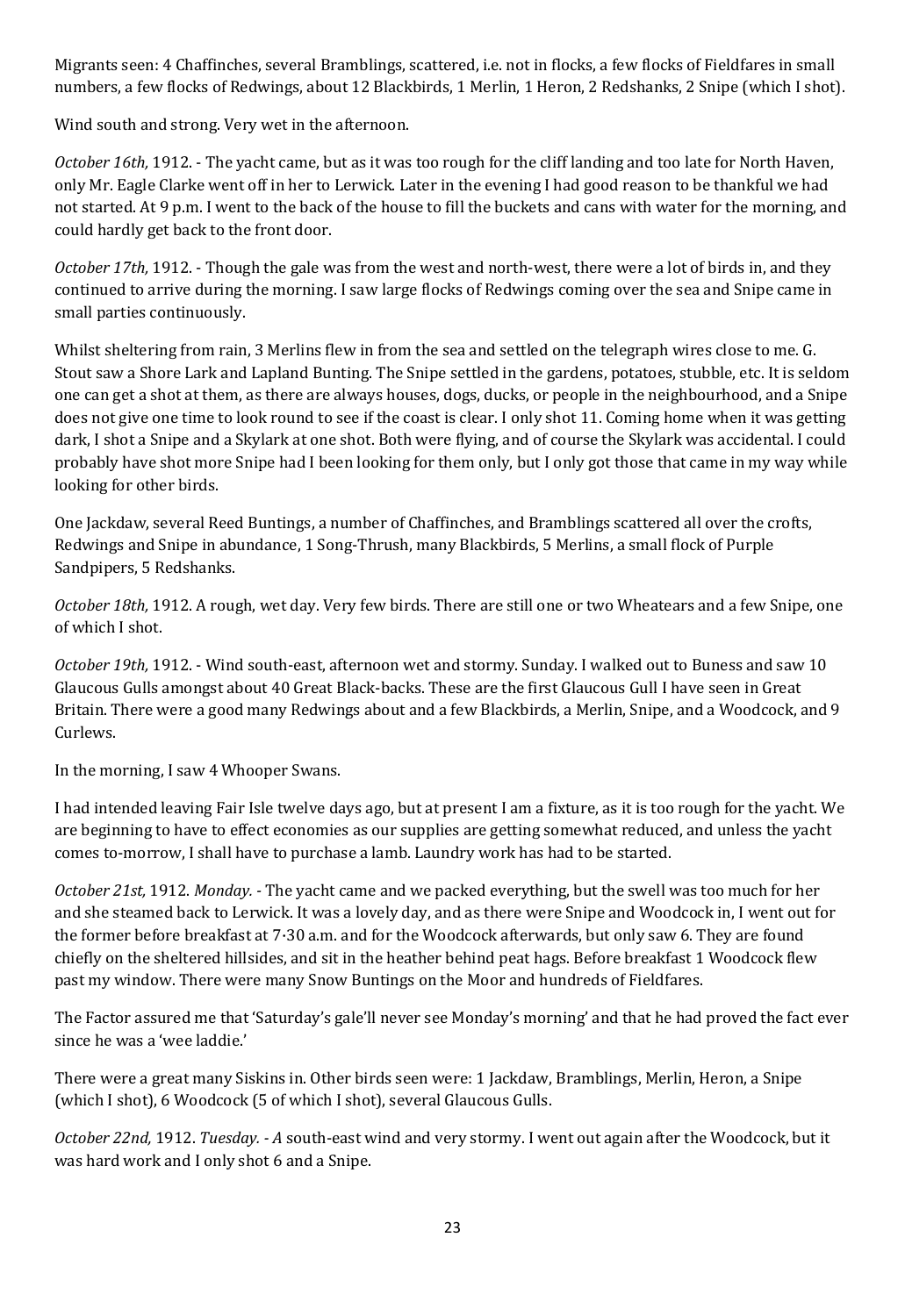There were 7 Glaucous Gulls on the Dam on Sukka Moor. Many Snow Buntings, 3 Mallards, hundreds of Fieldfares and Redwings, and 1 Heron.

I went to the post office to send a telegram, and was told by a small child that 'they was about lifting potaters,' so I left my telegram on the counter!

We have come to an end of several luxuries, such as jam, coffee, flour, butter, and potatoes, so Betsy and I went to the local 'store' to *see* what *we* could find, and bought some jam and biscuits sealed up in penny packets. It is the first time that I have bought biscuits in this form. One has to carry home one's purchases, as there is no one else to deliver them. We also found some Fry's cocoa.

*October 23rd,* 1912. - This morning I bought some potatoes. They asked *6d.* for 26 lb. ! I had not the heart to do myself quite so cheaply at the expense of my neighbour.

There is a furious gale raging from the south-east. There are thousands of Fieldfares and Redwings on the island. The grass and stubbles were alive with them. There were also hundreds of Starlings. I have never seen such a number of birds together. Amongst them were a number of Blackbirds, and evidently. there were a great many other birds in, as I saw a number of Robins on the cliffs and rocks, flocks of Bramblings, 3 White-fronted Geese, Mallards, Wigeon, Snow Bunting, Snipe, Woodcock, numbers of Glaucous Gulls, and 3 Short-eared Owls, but it was as much as I could do to walk, and it was quite impossible to use one's glasses. It rained in torrents all day long and the wind was terrific, but there is always the compensation of the glorious sea and to-day it was truly wonderful.

*October* 24th, 1912. *Thursday. - The* south-east gale continues, but mercifully the rain ceased about 10 a.m. It is sad not to be able to look carefully at the birds, as they are still here in thousands, but one cannot use glasses. I put up Woodcock under the walls, and saw them flying over, but as I am getting short of ammunition I had to reserve it, as shooting under these conditions means a reckless expenditure of cartridges with little result, and a wounded bird is blown over the cliffs directly.

I doubt whether Woodcock were ever more hardly earned than mine in the last three days. There is not an atom of shelter anywhere, and at times I could hardly get along. When I am in bed with doors and windows closed, the wind blows my hair about, and a strong breeze comes in all round the mantelpiece and where ceiling and walls nominally unite.

Huge flocks of Starlings, small flocks of Bramblings, a few Chaffinches, 1 Yellow Bunting, a great many Snow Buntings, evidently a great addition of migrant Skylarks, thousands of Fieldfares, and Redwings, Song-Thrush, a great many Blackbirds Short-eared Owls, several Glaucous Gulls, Long-tailed Ducks, 9 Lapwings, Purple Sandpipers, Redshanks, Turnstones, 3 Curlews, Common Snipe (1 of which I shot), Jack Snipe, Woodcock (2 of which I shot).

The Robins seem to have left, but in such weather they may well have escaped observation.

*October* 25th, 1912. - Wind south-east. The vast number of birds still remains. The cliffs and rocks on the shore are alive with Blackbirds. Harry saw a Blackcap. Other birds seen were: 14 Rooks, 2 Jackdaws, 6 Chaffinches, flocks of Snow Buntings, all over the island thousands of Fieldfares, great numbers of Redwings - but not so plentiful as Fieldfares -hundreds of Blackbirds, 1 Wheatear, Robins which are very numerous, 2 Merlin, 1 Shorteared Owl, 1 Mallard, Teal (which I shot), 1 Wigeon, 2 Goldeneyes (1 of which I shot), 2 Herons, 2 Golden Plovers, 7 Lapwings, about 30 Purple Sandpipers, Snipe (which I shot), Woodcock (which I shot), a few Glaucous Gulls.

*October 26th,* 1912. *Saturday. -* East wind. Birds much the same in quantity and species as yesterday. I wasted all my morning looking for Woodcock which were not there, with the exception of one which rose when my gun was uncocked and went away with the usual anathemas.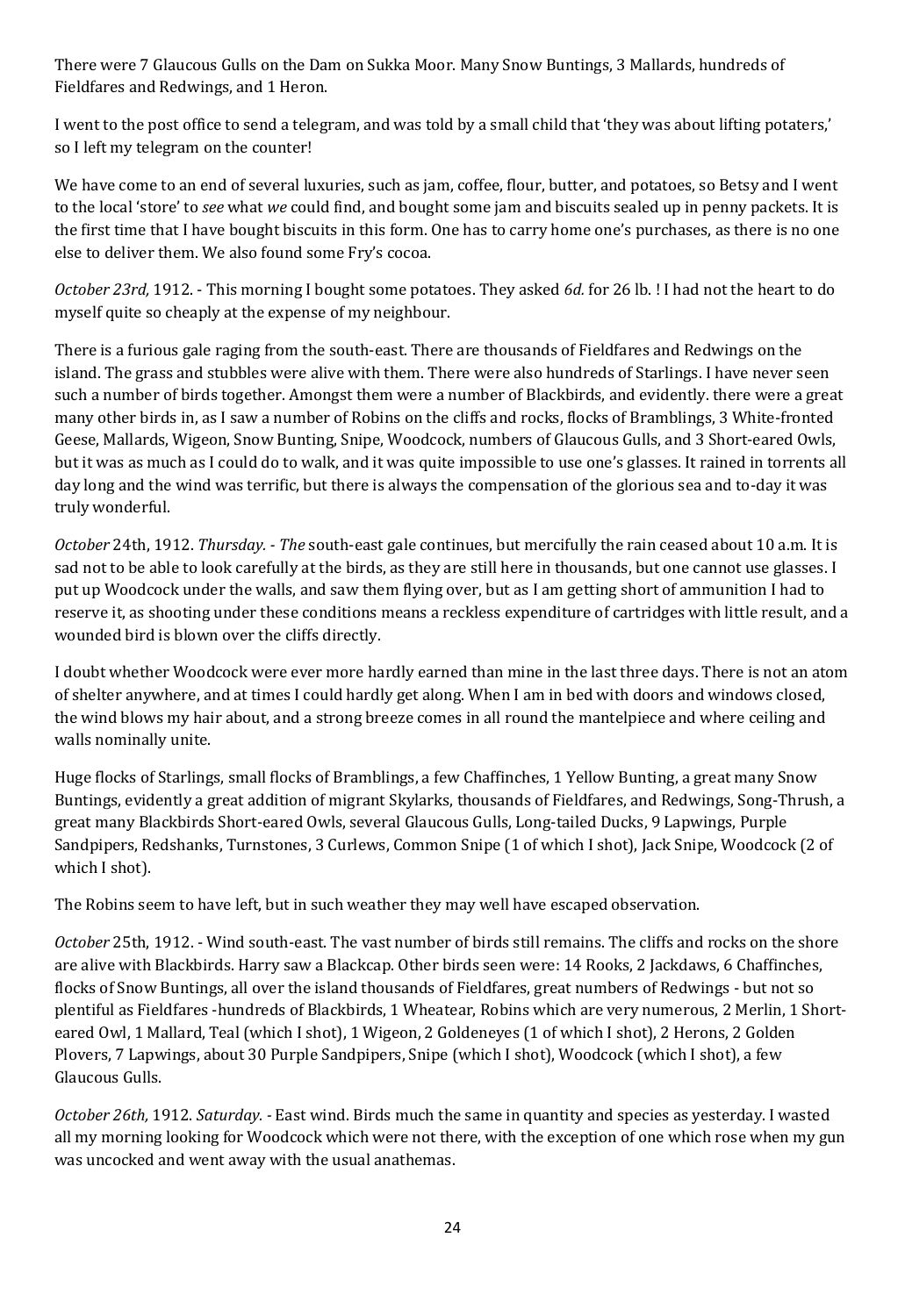I saw two Hooded Crows trying to kill a Short-eared Owl. Whilst the poor bird was looking at me, one Crow alighted about 5 feet behind it and sidled down towards the Owl. Another Crow hovered overhead and spoilt the first one's sport, as the Owl took to flight, pursued by both. They have a bad time of it on the island, as the islanders shoot them also, whether for food or not I do not know; but they are not given to wasting ammunition over things they cannot eat. I gave one of them my Goldeneye yesterday, with which he was delighted. My motives were not unselfish!

Rooks, many more than yesterday, 3 Bramblings, Fieldfares, Redwings, Blackbirds, Song-Thrush, Robins, Shorteared Owls, which are very numerous, 1 Heron, 14 Mallards, 2 Wigeon, Lapwings, 4 Dunlins, 1 Woodcock, 1 Snipe (which I shot).

I had the lamb killed for me to-day, a nice fat one, for which the Factor charged me 10s. Billingham had to show him how to cut it up. He told me they did not often eat mutton on the island, all the good sheep being sent away to be sold in Lerwick. Probably therefore it is only 'braxy mutton' that falls to their lot.

*October 27th,* 1912. *Sunday. -* Much that I have seen in Fair Isle is indescribably beautiful, but the weather to-day was indescribably horrible. I sought consolation by standing under the shelter of the old disused chapel which borders the little graveyard, where Fair Islanders take their last long rest. It looks over the South Harbour and the wild rush and turmoil of the 'roost' outside, and a more romantic spot the lover of Nature could hardly choose for his last resting-place. But if it were me, I should not like several Fair Islanders piled on the top, with only a thin layer of turf between, which is the usual method of burial in these outlying islands.

*October 28th,* 1912. - I started out a little before 9 a.m. to look for Woodcock. A beautiful, bright, sunny, peaceful morning and something to be thankful for after all we have been through lately. The wind had moved to the west. I saw a little female Goldcrest outside my cottage. It hopped about within a yard of my feet, and seemed quite fearless. I shot 13 Woodcock and saw 3 others, 2 of which I wounded, but they got over the hill out of my sight. I also shot 4 Snipe and a Mallard.

There were even more Fieldfares and Redwings than before, and the hillsides were covered with *thousands* of them. I also saw a flock of upwards of 200 Snow Buntings, a very pretty sight.

There seemed to be a number of Wrens about, and I noticed a single Gannet, a bird which has not been here lately. Harry saw 3 Wheatears. The list for the day being: Rooks, Chaffinch, Bramblings, Snow Buntings, Redwings, Fieldfares, Song-Thrushes, Blackbirds, Robins, Goldcrest, Short-eared Owls, Heron, Mallards, Snipe, Woodcock.

I stood outside my door in the bright moonlight just before going to bed. All was so peaceful and still that I felt sure it would be my last night on Fair Isle. Though I have been a compulsory prisoner since the 10th, I would willingly stay longer. I love the life, and it is so nice living where everyone does not want to 'do' one, because one is a Duchess. I think the people like my being here, and they are grateful for any little kindness.

*October 30th,* 1912. - I went out early to look for Woodcock, but did not see one and only shot one Snipe.

The *Sapphire* appeared on the scene about 11 a.m. There was too much swell for her to anchor, but as I could get off from the North Haven, I had no further excuse for staying. I am taking with me my little Shetland pony 'Fair Isle Viking.'

Some of the islanders had caught a Grey Seal, about a week old, and had kept it alive in a box for me to see. I wished I had not done so, for its cries haunted me for hours afterwards. They were like a child moaning in pain. I begged the owners to kill it, but I do not for a moment suppose they did. They are kind to their dogs, cats, and ponies, but very brutal to their sheep and anything which has to be killed. 'Old Nelly' had a dog last year which she appeared very fond of. I asked her what had become of it. 'Oh! he was gettin' old: she told me, ' and I just took and throw'd him over the cliff.'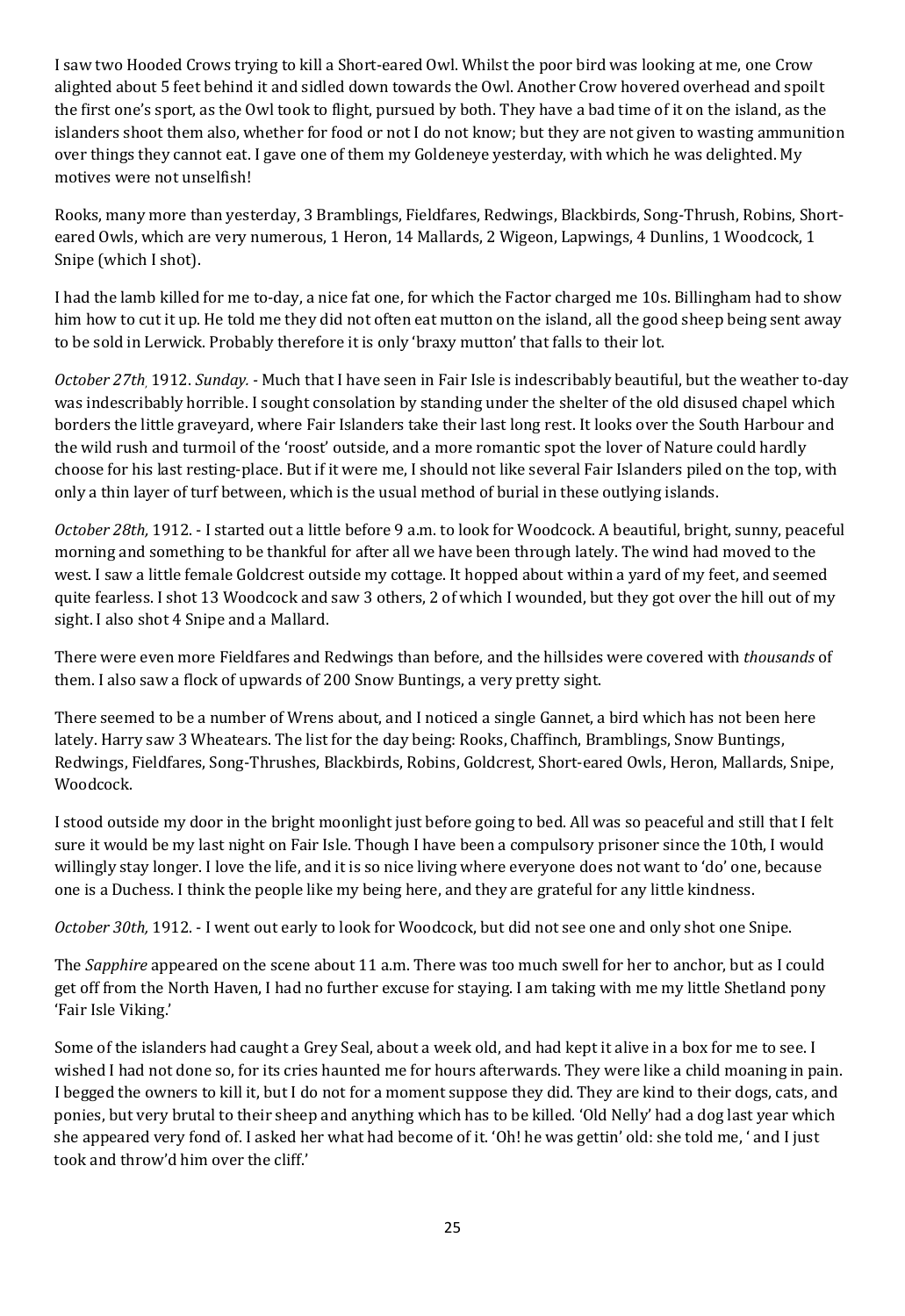I saw one of the large Northern Bullfinches *(Pyrrhula, pyrrhula, pyrrhula!),* the first I have ever seen. There were clearly a number of fresh birds in, but I had no time to look for them.

As the Factor's wife bade me 'Good-bye,' she wished me 'all God's blessings,' and then in an undertone said to Betsy, who was following behind, 'But what's the good of them when she's got everything and doesn't want 'em!'

Before dark I saw Snow-Buntings and Starlings following the yacht.

## **1913**

*May 13th,* 1913. 10.30 p.m. Fair Isle. - The yacht is rolling in her anchorage, and if I have to go back to Kirkwall without landing, I shall ...

*May 14th,* 1913. - We landed at 9.30 a.m. one of the first birds I saw was an Ortolan Bunting. I afterwards found four others. There were a great many birds in, and I saw the following migrants: 3 Bramblings, 5 Ortolan Buntings, many Reed Buntings, 4 White Wagtails, 2 Yellow Wagtails, 1 Tree Pipit, hundreds of Willow Wrens, several Common Whitethroats, 1 Sedge-Warbler, several small flocks of Fieldfares, 1 Redwing, 3 Song-Thrushes, 2 Ring Ouzels, many Wheatears, several Whinchats, 2 Redstarts, several Swallows, several House Martins, 1 Sand Martin, 1 Kestrel, and 2 Common Sandpipers.

*May 15th,* 1913. - Mr. Eagle Clarke arrived on the *Sapphire.* Migrants seen: Brambling, Reed Bunting, 3 Ortolan Bunting, White Wagtail, Yellow Wagtail, Willow Wren, Common Whitethroat, Song-Thrush, Fieldfare, Ring Ouzel, 1 Pied Flycatcher, Whinchat, Swallow, House Martin, Sand Martin, Wryneck, 1 Kestrel, Common Sandpiper, 2 Snipe.

*May 16th,* 1913. - Wind west. Far fewer migrants. Very wet. 1 Yellow-hammer, several Willow Wrens, Whitethroat, small flocks of Fieldfares, 1 Song-Thrush, 1 Cuckoo, 2 Kestrels, 2 Lapwings, 1 Curlew, 1 Whimbrel.

*May 17th,* 1913. - Wind south. Very few migrants. Showers. Three Reed Buntings, I Snow Bunting, a few Willow Wrens, 4 Swallows, 1 House Martin, 1 Wryneck, which has been here three days at least, 1 Kestrel, 1 Snipe.

Tom and I walked round by the Mills and to the top of Ward Hill, where we saw the Snow Bunting. Wilson shot a Temminck's Stint yesterday, which I saw; it has yellow legs.

*May 18th,* 1913. - A westerly gale and very wet. Only saw 1 Willow Wren, 1 Kestrel, and 2 Long-tailed Ducks. Sent Tom to see the 'Blow Hole' on the Western cliffs, but the wind was too much for him, and he had to retreat, as I did last year. My 'chef' sent in a message at dinner to ask me 'only to eat the top of the pudding, as the bottom was not done! '

*May 19th,* 1913. - Westerly gale and showers. One Brambling, 1 Yellow Bunting, 3 White Wagtails, 1 Willow Wren, 1 Common Whitethroat, 1 Ring Ouzel, 3 Kestrels, 3 Ringed Plovers.

*May 20th,* 1913. - Wind south. Two White Wagtails, Willow Wrens, 1 Chiffchaff, female Kestrel, 1 Bar-tailed Godwit, 1 Curlew, 3 Whimbrels.

*May 21st,* 1913. - Wind south-south-east. Fine. Two Bramblings, 1 White Wagtail, 3 Willow Wrens, 1 Kestrel, and 1 Whimbrel.

Tom and I went up to watch the Fulmars on the Sheep Craig, and had a good view of a Peregrine. I do not think any of the sea-fowl except the Shags are nesting yet, but the Puffins have been about the cliffs for the last three days.

*May 23rd,* 1913. - Wind west. Fine. No birds. Mr. Eagle Clarke left for Kirkwall on the *Sapphire.* One White Wagtail, 1 Willow Wren, 1 Kestrel, and 2 Dunlins.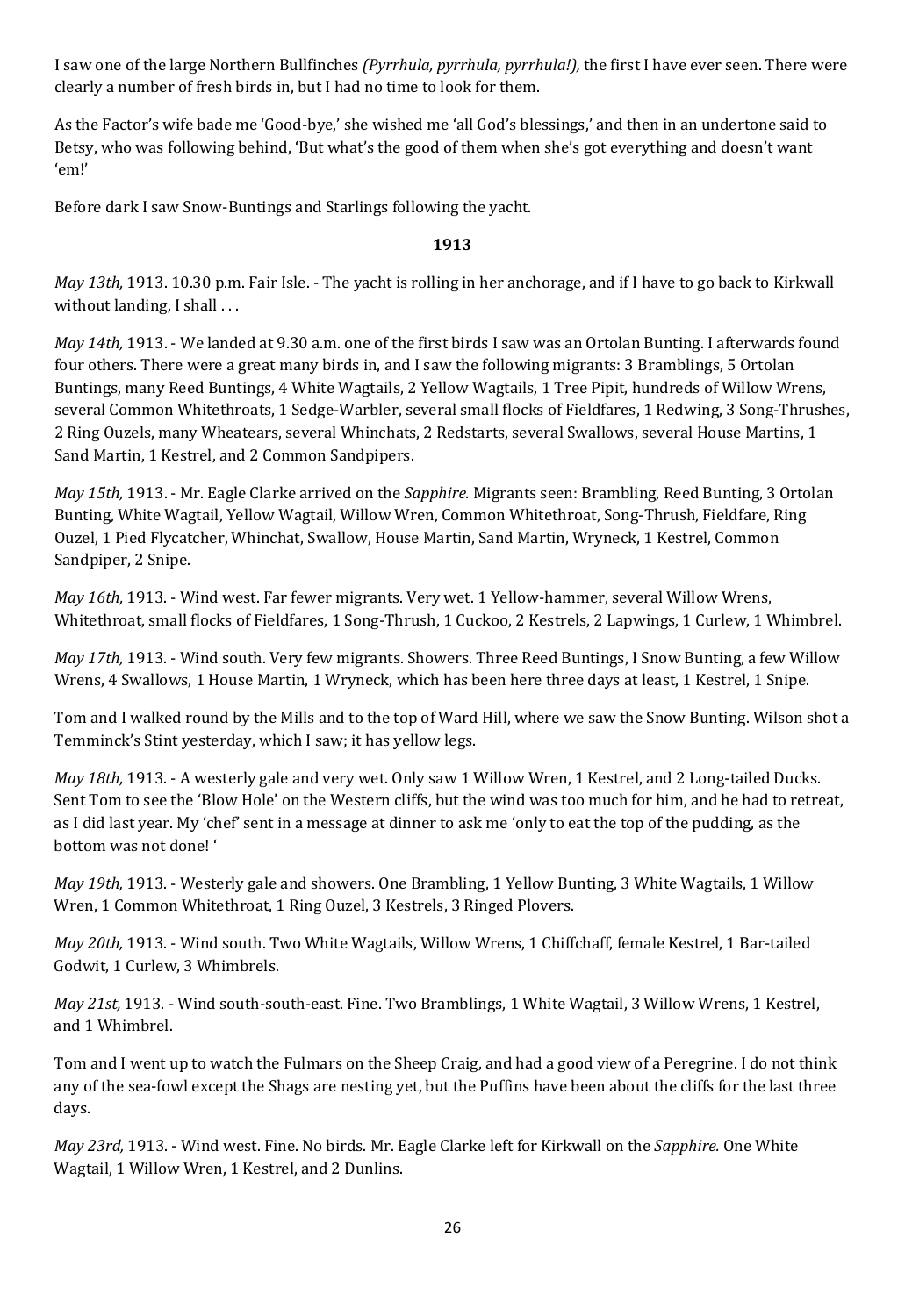*May 24th,* 1913. - I told one of the islanders that I should like a lobster if they could catch one, and last night G. Stout brought up a large one and 5 small crabs. My officiating chef absolutely declined to have anything to do with the boiling of them, so the operation devolved upon Betsy and me. As the establishment did not run to a pot large enough to boil the lobster in, we had first to borrow one from a neighbour. Having tied up his claws and ensured that he went in head and not claws first into the boiling salt and water, I plunged him in, and, for all the S.P.C.A. may assert to the contrary, neither he nor the crabs made the ghost of a whisper, and I am convinced that they died as quickly as most things that are shot. I shall not take up lobster-boiling as a profession, but, done with reasonable care, it is no more cruel than wringing a chicken's neck and a *great* deal less so than snaring rabbits. Possibly the professional puts the lobster into cold water and boils it gradually, but if so, this refinement of cruelty is quite unnecessary, as mine, with 35 minutes' boiling, was as tender as any I have ever tasted.

A lovely day, with no wind and next to no migrants. I saw 1 Fieldfare, over a dozen Swallows, 2 House Martins, 1 Common Sandpiper, and 1 Whimbrel. There has been a considerable increase in the number of Oyster-Catchers lately, and also I think in Hooded Crows.

*May 25th,* 1913. *Sunday. - A* very wet morning. Wind southeast.

Hopes of migrants rise as the barometer falls. But the barometer rose and the hopes fell before luncheon, as the wind went round to the west and the only migrants I saw were a Fieldfare and a House Martin. In the afternoon, when walking above Buness, 3 Arctic Skuas flew over the land. These are the first I have seen here, though there are plenty of them in the Orkneys and Shetlands.

*May 27th,* 1913. Left Fair Isle.

A very disappointing visit, so far as the birds were concerned.

## **1914**

*April 29th,* 1914. - Left at 8 a.m. for Fair Isle. Rather a heavy north-west swell, but, as it is the best of winds for landing at Fair Isle, I did not complain. Most of the day was spent getting things straight in my cottage, but there did not seem to be any migrants in, so I did not miss much. The only migrants seen in any number were Greenland Wheatears and Snipe, and I saw I Song-Thrush.

*April 30th,* 1914. - We began the day by a general scrub-up of the cottage and got everything clean and tidy. Wind north. Birds seen: 10 White Wagtails, 2 Song-Thrushes, 1 Stock dove, 1 Dunlin, and many Snipe.

Evidently there were a large number in. I had not much time for bird-watching, but saw small parties in scattered places.

*May 1st,* 1914. - A biting north-west wind, with sleet and hail showers at intervals, is neither conducive to the arrival of birds nor to the comfort of looking for them. Still, there are a few migrants to encourage one. I have never seen so many White Wagtails together as are here now. There were far more than I could keep count of other migrants seen were: 1 Redwing, 1 Purple Sandpiper, 1 Whimbrel, and 2 Snipe.

I am gradually getting through my greetings with the islanders, an ordeal requiring some courage. The Postmaster's pony, which has not seen me for a year, saw 'Che Foo' and me quite 300 yards away and very obviously recognised us. It did not scent us, as the wind was blowing from him to me. He galloped down wall and whinnied and jumped about, and as I came near, rested his nose on the wall and waited for me. In the afternoon be galloped across the field, and I could not get rid of him. Of course, 'cupboard love' was at the bottom of it, as I used to him sugar, but it was interesting to see that he recognised me sight after a year's absence. Some of 'Che Foo's ' canine friends evidently recognise him also by sight.

All the Greenland Wheatears seem to have gone, also most of the Snipe; and the Puffins, which were dotted all over the cliffs on our arrival, have completely disappeared. I am somewhat puzzled by their behaviour, as the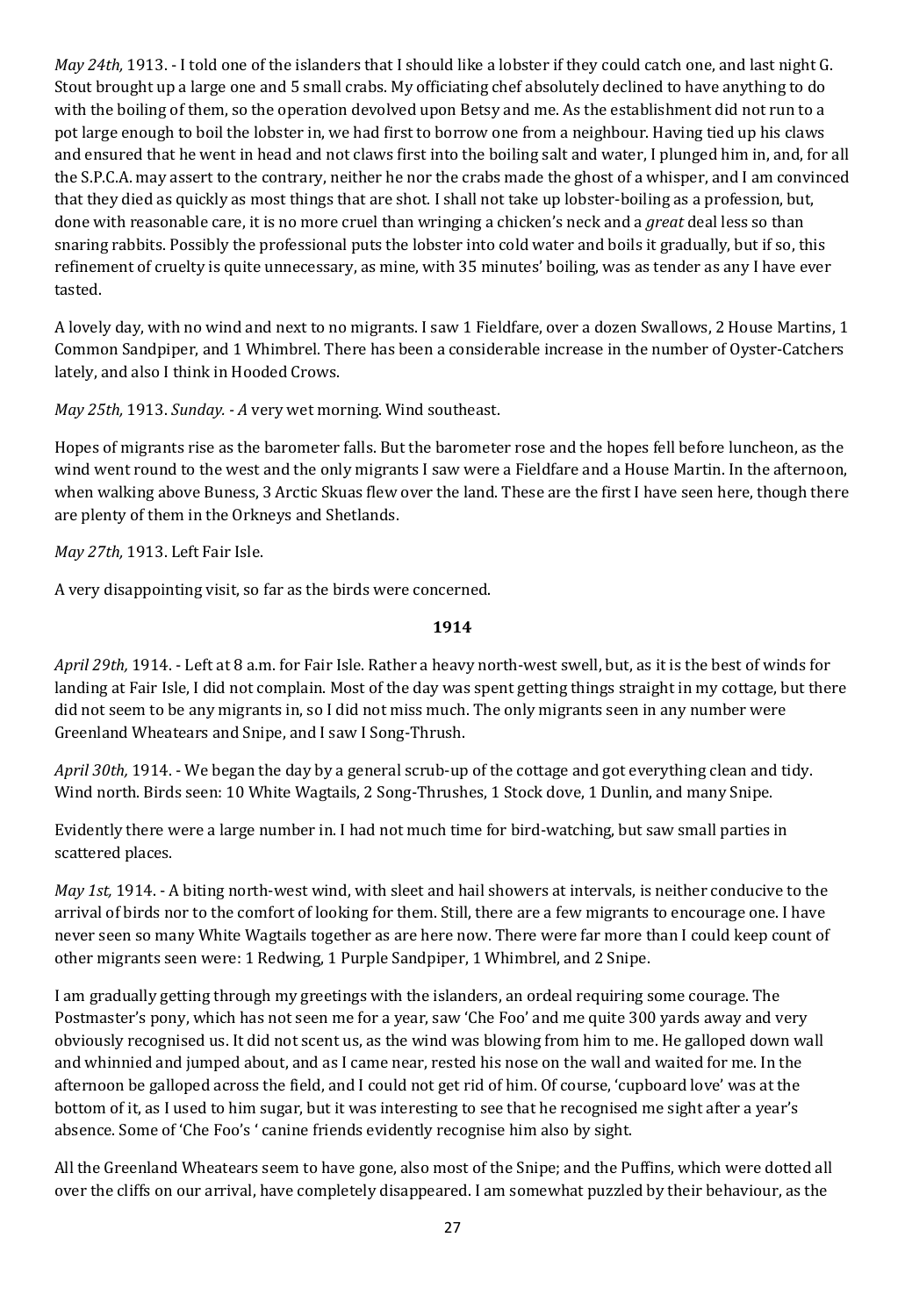wind and weather are the same as when we landed and they had all the appearance of settling into their nesting quarters. Are the birds we saw on migration or do they go out to sea and return again later! All the White Wagtails I have seen are males.

*May 2nd,* 1914. - Wind south-west. Fine. Migrants seen: a few White Wagtails, I Redwing, 2 Teal, I Dunlin, and 2 Whimbrels. Henry Newbury saw a Mistle-Thrush. A few of the Puffins have returned to the cliffs.

'Jacobina,' one of my neighbours, met me out walking yesterday. As she approached I saw her look at her hands, which she evidently thought were not clean enough to offer me, so she spat upon the backs of both, rubbed them vigorously upon her skirt and then shook hands. I would so willingly dispense with hand-shaking here, but apparently it is the custom, if they recognise at all, to shake hands; and men will leave their work and right across a field to you, even though it is not the first time of meeting. When they wish to avoid the ceremony, they look at you at all.

*May 3rd,* 1914. *Sunday. -* Wind south. Two White Wagtails, 2 flocks (18 and 12) of Golden Plovers, and 1 Lapwing.

*May 4th,* 1914. - A very wet and foggy morning. Wind southeast but backing to the west again in the afternoon. The short spell of south-east wind, however, brought some birds and I saw: 1 Linnet (which I shot), 10 White Wagtails, 1 Grey Wagtail, 1 Common Redstart, 2 Whinchats, 1 Stockdove, 2 Turnstones, 2 Common Sandpipers, 1 Dunlin, 2 Redshanks, 4 Snipe which were new arrivals, and more Purple Sandpipers than I could count.

*May 5th,* 1914. - Rain all day. Wind east. One Grey Wagtail, 1 Willow Wren, 2 Whinchats, and 1 Purple Sandpiper.

As I was tramping home to-night in the pouring rain, I met old George Stout, the oldest man on the island and the most picturesque. He must have been a fine man when younger, but is now bent with age, though his long red hair and beard have retained their colour at an age when a darker man's would probably have been white. As he has been suffering from lumbago, I asked him if he changed his coat when he went indoors. 'Ah, no,' he said, 'I'm past caring for that. I'm old and I'm a-weary and a-longing to go home.' He said it so sadly, I could almost wish his wish were granted, for life can hold but little for them in these lonely islands when their day's work is done. The weather is hard for old people, and no matter how bad it may be, so long as they can walk, they tramp out to change the ground of the sheep and cattle which are tethered, three or four times a day. There is no doctor for them, and when the 'last call' comes, they have just to slip away without anything to soothe the way, perhaps not altogether an unmixed disadvantage, for I think many a more civilised Southerner who is kept alive may envy their fate.

*May 6th,* 1914. - Wind east to south. A lovely day, but I am getting very tired of looking at Meadow and Rock Pipits and Wheatears. The only migrants seen were, 3 White Wagtails, 1 Grey Wagtail, 1 Lapwing, 1 Dunlin, 1 Common Sandpiper, and Henry saw Fieldfares and Whimbrels.

*May 7th,* 1914. - Wind north-east. Hardly any birds about. Only saw 2 White Wagtails and 5 Fieldfares in the morning; and in the afternoon Henry and I walked down to the North Haven and saw 11 Curlews, 4 Whimbrels, and 1 Dunlin. Henry saw 1 Ring Ouzel, 2 Mergansers, and a Redshank. It is curious, seeing how nearly allied the two species are, how different the Curlew and Whimbrel are in character. Curlew when adult is almost always unapproachable, whereas Whimbrel will walk about and feed within a few yards of one.

*May 8th,* 1914. - Wind east. A terrible wet and windy day, and, as I have tramped this island always in rain for ten days, I decided to spend the whole morning letter writing.

Whilst I was sitting at luncheon, a Swallow flew slowly in at the window and settled on another window sill. That meant BIRDS. So out I went, enveloped in Burberry from head to foot and not particularly hopeful, as there was far more east than south in the wind and, if anything, at times it went to north of east. However, I very soon came upon some Whinchats, and then another little stranger flew past me, and my hopes went up with a bound, for I was sure it was an Ortolan Bunting. Then I searched the little bits of ploughed land and found Ortolan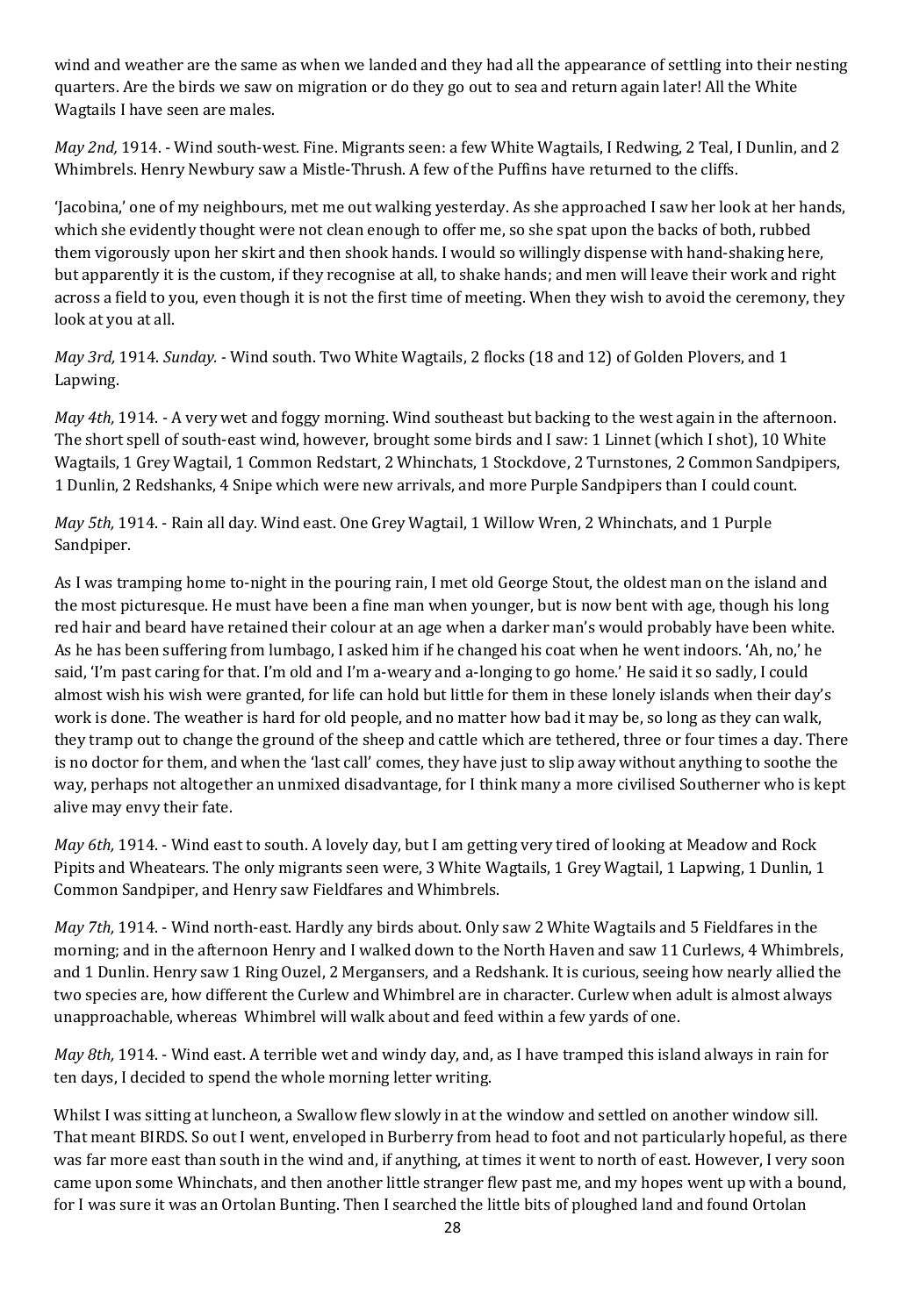Buntings all over the place. I have never seen so many here before. By this time, my glass had become so fogged that I could not see with them, and I was nearly as wet under my Burberry as on the outside: my handkerchief was a dripping rag, and I had to go into a cottage to ask for a cloth to dry my glasses with. It was a long time before they could produce a dry cloth, and when they did, it was covered with meal. This produced a layer of dough on my lenses, and I thanked them effusively and continued my walk.

There were a number of Reed Buntings, Willow Wrens innumerable, and, in a niche of rock on the shore, I caught a poor little tired House Martin. I also saw a number of Purple Sandpipers, Bramblings, a Lapwing, a Fieldfare, and two birds I could not identify; but, by this time my glasses were so fogged inside and out, that they were useless to me, and moreover the wind was blowing so hard that I could not have used them even if they hall not been 'hors de combat.' It is sad that the weather which brings the birds frequently makes watching them so all but impossible. It was very hard work toiling uphill home. When dressing for dinner, a little Willow Wren hopped in at the door and searched about for insects, but not finding it a happy hunting-ground, flew out into the garden. Though these birds do not appear to be at all exhausted, and probably find an abundance of food as soon as they arrive, many of them seem absolutely fearless. I have known Goldcrest feed close to my boots, and the Willow Wren to-day did not seem in the least upset by finding itself in my room in 'Che Foo's' and my presence. When it flew outside it only went two yards from the door and fluttered about after the insects on the wall of the house. If it had looked a little more carefully in my bedroom, it would probably have found a meal of spiders, for I suffer from a surfeit of them. There were many more White Wagtails in, and I saw another kind, but it was impossible to say which. Turnstones and Dunlins also seen.

*May 9th.* 1914. - Strong north-east wind but showers of sleet took the place of the rain, and this being drier, made bird-watching less unpleasant.

I went out at 9.30 and came in at 2.10 p.m. Again went out at 3.30 p.m. and returned at 7.30 p.m. Very nearly nine hours' tramping, and saw the following birds. I shot 1 female Tufted Duck, which seemed to me unusually dark for a female:

Good many White Wagtails, 4 Rooks, several Ortolan Buntings. but nothing like as many as yesterday, several Snow Buntings, some of the males being in fine summer plumage. several Chiffchaffs, several Willow Wrens, but not so many as yesterday, a few Fieldfares, a good many Common Redstarts, a great many Whinchats, 4 Pied Flycatchers, a pair of Teal, 4 Golden Plovers, 2 Common Sandpipers, 2 Turnstones, a small flock of Purple Sandpipers, and Redshank.

*May 10th,* 1914. *Sunday. -* Wind south to south-east. As there were a good many birds in, I took advantage of Church time to look round the crofts, trusting to meeting only the unrighteous like myself! The first man I met (the head man on the island) was looking round his ponies. I asked him if it really did shock the people if I used my glasses on Sunday. He assured me that they do not think it at all wrong for *me* to do it, but they would not do it themselves. I enquired somewhat anxiously if they thought me already so depraved that it would not hurt me, or why there was a different standard of morals for each of us. He said it was a case of 'every man according to his conscience.' As he then asked me if I would come with him and look at his ponies and a fine pure Shetland ram of which he was very proud, I said 'Yes, if he would come and look at the birds with me afterwards.' He saw the humour of the situation, and turning to me quite solemnly said, in a confidential tone, 'You know, I don't go to Church *every* Sunday. 'As it was 11.15 a.m. and service began at 11 a.m. I said, 'Apparently not'; and then we fell to a discussion on ponies and their parentage and points.

After which I went a-birding. There are still a number of Ortolan Buntings about, and in a limited walk I saw 9. There are also several Pied Flycatchers and the ladies of the family seem to have arrived, as so frequently happens with migrant birds, a day or two later than the males. Redstarts were numerous, also Whinchats. There were a few small flocks of Fieldfare and other migrants seen were 2 White Wagtails, 1 Willow Wren, 5 Whinchats, and 2 Turnstones. Henry saw a Redpoll and Song-Thrush.

In the afternoon I walked up Ward Hill and, on arrival at the Cairn, was caught in a driving shower of sleet and snow. I saw nothing but a few Wheatears and Fieldfares.